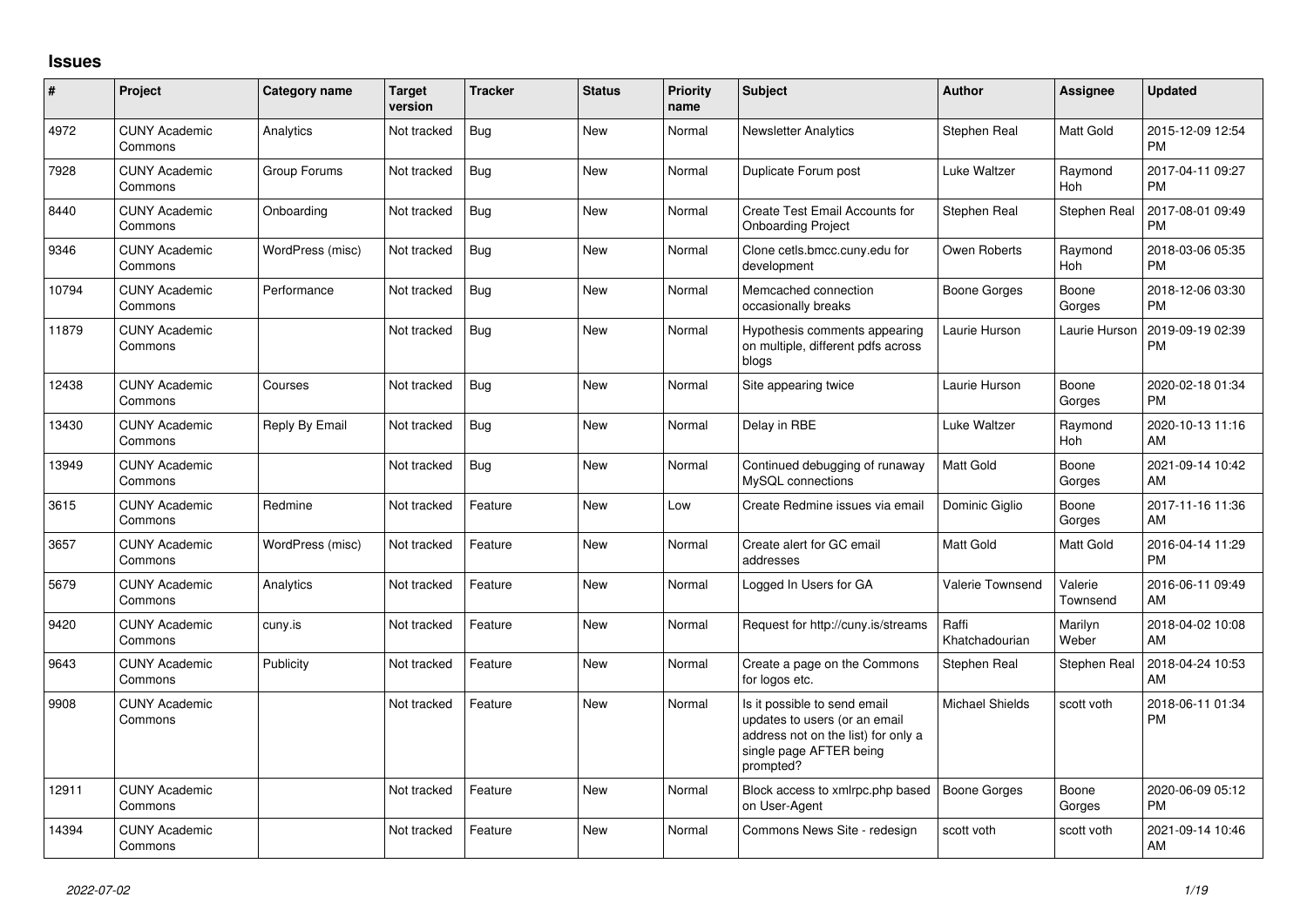| #     | <b>Project</b>                  | Category name            | <b>Target</b><br>version | <b>Tracker</b> | <b>Status</b> | <b>Priority</b><br>name | <b>Subject</b>                                                                       | <b>Author</b>    | Assignee            | <b>Updated</b>                |
|-------|---------------------------------|--------------------------|--------------------------|----------------|---------------|-------------------------|--------------------------------------------------------------------------------------|------------------|---------------------|-------------------------------|
| 8607  | <b>CUNY Academic</b><br>Commons |                          | Not tracked              | Support        | New           | Normal                  | Paypal?                                                                              | Marilyn Weber    | Matt Gold           | 2018-05-15 01:37<br><b>PM</b> |
| 9729  | <b>CUNY Academic</b><br>Commons | <b>SEO</b>               | Not tracked              | Support        | New           | Normal                  | 503 Errors showing on<br>newlaborforum.cuny.edu                                      | Diane Krauthamer | Raymond<br>Hoh      | 2018-05-22 04:48<br><b>PM</b> |
| 10839 | <b>CUNY Academic</b><br>Commons | About page               | Not tracked              | Support        | <b>New</b>    | Normal                  | <b>Mission Statement Needs</b><br>Revision                                           | scott voth       | Matt Gold           | 2018-12-26 10:58<br>AM        |
| 11545 | <b>CUNY Academic</b><br>Commons | <b>WordPress Plugins</b> | Not tracked              | Support        | <b>New</b>    | Normal                  | Twitter searches in WordPress                                                        | Gina Cherry      | Matt Gold           | 2019-09-23 01:03<br><b>PM</b> |
| 11624 | <b>CUNY Academic</b><br>Commons | WordPress (misc)         | Not tracked              | Support        | New           | Normal                  | Change pages into posts or swap<br>database for a Commons site?                      | Stephen Klein    | Raymond<br>Hoh      | 2019-07-09 11:04<br>AM        |
| 11883 | <b>CUNY Academic</b><br>Commons | Help/Codex               | Not tracked              | Support        | New           | Normal                  | Need Embedding Help Page<br>Update (Tableau)                                         | Anthony Wheeler  | scott voth          | 2019-09-24 08:49<br>AM        |
| 12247 | <b>CUNY Academic</b><br>Commons | Publicity                | Not tracked              | Support        | <b>New</b>    | Normal                  | <b>Screenshot of First Commons</b><br>Homepage                                       | scott voth       | scott voth          | 2020-01-14 12:08<br><b>PM</b> |
| 12328 | <b>CUNY Academic</b><br>Commons |                          | Not tracked              | Support        | New           | Normal                  | Sign up Code for Non-CUNY<br>Faculty                                                 | Laurie Hurson    |                     | 2020-01-28 10:25<br>AM        |
| 12352 | <b>CUNY Academic</b><br>Commons |                          | Not tracked              | Support        | <b>New</b>    | Normal                  | "posts list" page builder block<br>option                                            | Marilyn Weber    |                     | 2020-02-03 01:29<br><b>PM</b> |
| 12382 | <b>CUNY Academic</b><br>Commons | Membership               | Not tracked              | Support        | <b>New</b>    | Normal                  | Email request change                                                                 | Marilyn Weber    | Marilyn<br>Weber    | 2020-02-06 12:56<br><b>PM</b> |
| 13286 | <b>CUNY Academic</b><br>Commons |                          | Not tracked              | Support        | New           | Normal                  | problem connecting with<br><b>WordPress app</b>                                      | Marilyn Weber    | Raymond<br>Hoh      | 2020-09-08 11:16<br>AM        |
| 14911 | <b>CUNY Academic</b><br>Commons | <b>WordPress Themes</b>  | Not tracked              | Support        | New           | Normal                  | Twentytwentyone theme                                                                | Marilyn Weber    |                     | 2021-10-28 10:37<br>AM        |
| 15816 | <b>CUNY Academic</b><br>Commons |                          | Not tracked              | Support        | <b>New</b>    | Normal                  | slow loading at SPS                                                                  | Marilyn Weber    |                     | 2022-04-05 01:26<br><b>PM</b> |
| 3565  | <b>CUNY Academic</b><br>Commons | My Commons               | Not tracked              | Documentation  | <b>New</b>    | Normal                  | Load Newest inconsistencies                                                          | Chris Stein      | scott voth          | 2015-11-09 01:16<br><b>PM</b> |
| 12392 | <b>CUNY Academic</b><br>Commons | Help/Codex               | Not tracked              | Documentation  | New           | Normal                  | Updates to Common Commons<br>Questions on Help Page                                  | scott voth       | Margaret<br>Galvan  | 2020-02-11 10:53<br>AM        |
| 5298  | <b>CUNY Academic</b><br>Commons |                          | Not tracked              | Publicity      | New           | Normal                  | Survey Pop-Up Text                                                                   | Samantha Raddatz | Samantha<br>Raddatz | 2016-03-22 12:27<br><b>PM</b> |
| 6665  | <b>CUNY Academic</b><br>Commons |                          | Not tracked              | Publicity      | <b>New</b>    | Normal                  | Dead Link in 1.10 announcement<br>post                                               | Paige Dupont     | Stephen Real        | 2016-12-01 03:11<br><b>PM</b> |
| 11393 | <b>CUNY Academic</b><br>Commons |                          | Not tracked              | Publicity      | New           | Normal                  | After 1.15 release, ceate a hero<br>slide and post about adding a site<br>to a group | scott voth       | Patrick<br>Sweeney  | 2019-05-14 10:32<br>AM        |
| 14475 | <b>CUNY Academic</b><br>Commons |                          | Not tracked              | Publicity      | <b>New</b>    | Normal                  | <b>OER Showcase Page</b>                                                             | Laurie Hurson    | Laurie Hurson       | 2021-09-14 10:46<br>AM        |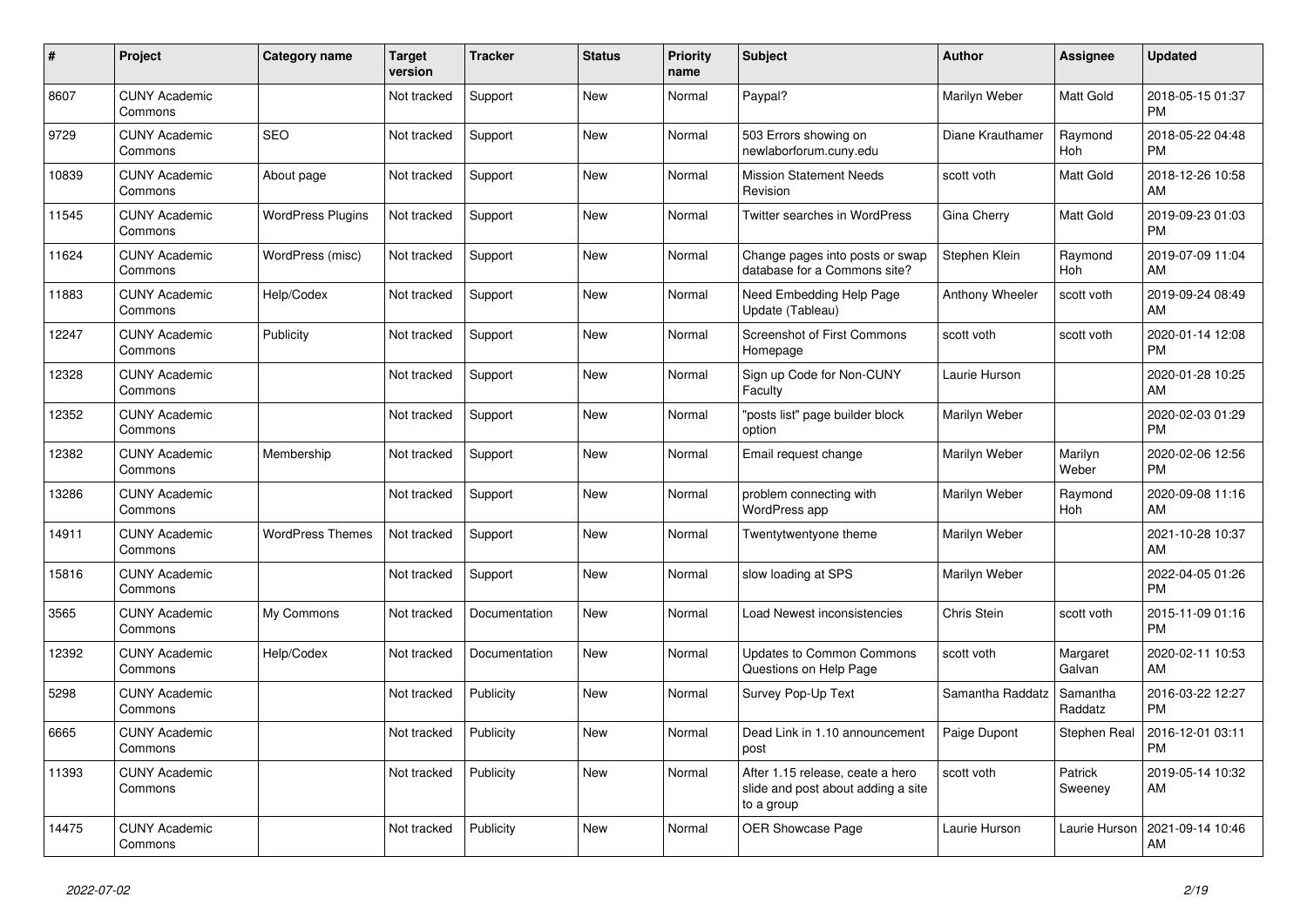| #     | Project                         | <b>Category name</b>           | <b>Target</b><br>version | <b>Tracker</b> | <b>Status</b> | <b>Priority</b><br>name | <b>Subject</b>                                                                        | <b>Author</b>   | <b>Assignee</b>       | <b>Updated</b>                |
|-------|---------------------------------|--------------------------------|--------------------------|----------------|---------------|-------------------------|---------------------------------------------------------------------------------------|-----------------|-----------------------|-------------------------------|
| 15210 | <b>CUNY Academic</b><br>Commons | Analytics                      | Not tracked              | Design/UX      | <b>New</b>    | Normal                  | Google Analytics improvements                                                         | Colin McDonald  | Boone<br>Gorges       | 2022-05-24 10:47<br>AM        |
| 6671  | <b>CUNY Academic</b><br>Commons | Reply By Email                 | Not tracked              | Bug            | Assigned      | Normal                  | "Post too often" RBE error<br>message                                                 | Matt Gold       | Raymond<br><b>Hoh</b> | 2016-11-11 09:55<br>AM        |
| 6995  | <b>CUNY Academic</b><br>Commons | Home Page                      | Not tracked              | Bug            | Assigned      | Normal                  | member filter on homepage not<br>working                                              | Matt Gold       | Raymond<br>Hoh        | 2016-12-11 09:46<br>PM        |
| 12436 | <b>CUNY Academic</b><br>Commons |                                | Not tracked              | Bug            | Assigned      | Normal                  | Nightly system downtime                                                               | Boone Gorges    |                       | 2020-08-01 09:30<br>AM        |
| 3230  | <b>CUNY Academic</b><br>Commons | Internal Tools and<br>Workflow | Not tracked              | Feature        | Assigned      | High                    | Scripts for quicker<br>provisioning/updating of<br>development environments           | Boone Gorges    | Boone<br>Gorges       | 2016-01-26 04:54<br><b>PM</b> |
| 6115  | <b>CUNY Academic</b><br>Commons | Publicity                      | Not tracked              | Feature        | Assigned      | Normal                  | create digital signage for GC                                                         | Matt Gold       | scott voth            | 2016-10-11 10:09<br><b>PM</b> |
| 7828  | <b>CUNY Academic</b><br>Commons |                                | Not tracked              | Feature        | Assigned      | Normal                  | Theme Assessment 2017                                                                 | Margaret Galvan | Margaret<br>Galvan    | 2017-05-02 10:41<br><b>PM</b> |
| 8837  | <b>CUNY Academic</b><br>Commons |                                | Not tracked              | Feature        | Assigned      | Normal                  | Create a form to request info from<br>people requesting premium<br>themes and plugins | Matt Gold       | Marilyn<br>Weber      | 2017-11-14 03:35<br><b>PM</b> |
| 8898  | <b>CUNY Academic</b><br>Commons | Social Paper                   | Not tracked              | Feature        | Assigned      | Normal                  | Usage data on docs and social<br>paper                                                | Matt Gold       | Matt Gold             | 2017-11-16 11:32<br>AM        |
| 8902  | <b>CUNY Academic</b><br>Commons | Design                         | Not tracked              | Feature        | Assigned      | Normal                  | Report back on research on<br><b>BuddyPress themes</b>                                | Matt Gold       | Michael Smith         | 2017-11-10 12:31<br><b>PM</b> |
| 8976  | <b>CUNY Academic</b><br>Commons | Reply By Email                 | Not tracked              | Feature        | Assigned      | Normal                  | Package RBE new topics posting?   Matt Gold                                           |                 | Raymond<br><b>Hoh</b> | 2017-12-04 02:34<br><b>PM</b> |
| 11517 | <b>CUNY Academic</b><br>Commons |                                | Not tracked              | Feature        | Assigned      | Normal                  | wp-accessibility plugin should not<br>strip 'target="_blank"' by default              | Boone Gorges    | Laurie Hurson         | 2019-09-24 09:57<br>AM        |
| 636   | <b>CUNY Academic</b><br>Commons | WordPress (misc)               | Not tracked              | Support        | Assigned      | Normal                  | Create Lynda.com-like Table of<br>Contents for Prospective Tutorial<br>Screencasts    | Matt Gold       | scott voth            | 2016-02-23 03:12<br><b>PM</b> |
| 2175  | <b>CUNY Academic</b><br>Commons | WordPress (misc)               | Not tracked              | Support        | Assigned      | Normal                  | Subscibe 2 vs. Jetpack<br>subscription options                                        | local admin     | Matt Gold             | 2016-01-26 04:58<br><b>PM</b> |
| 4070  | <b>CUNY Academic</b><br>Commons | Analytics                      | Not tracked              | Support        | Assigned      | Normal                  | Request for JITP site analytics                                                       | Matt Gold       | Seth Persons          | 2016-02-23 03:09<br><b>PM</b> |
| 4986  | <b>CUNY Academic</b><br>Commons | ZenDesk                        | Not tracked              | Support        | Assigned      | Normal                  | Prepare documentation for<br>Zendesk re web widget                                    | Matt Gold       | Samantha<br>Raddatz   | 2016-02-25 03:09<br><b>PM</b> |
| 9941  | <b>CUNY Academic</b><br>Commons | Wiki                           | Not tracked              | Support        | Assigned      | Normal                  | Wiki functionality                                                                    | Matt Gold       | Boone<br>Gorges       | 2018-06-26 10:57<br>AM        |
| 11519 | <b>CUNY Academic</b><br>Commons |                                | Not tracked              | Support        | Assigned      | Normal                  | comment option not appearing                                                          | Marilyn Weber   |                       | 2019-09-24 10:28<br>AM        |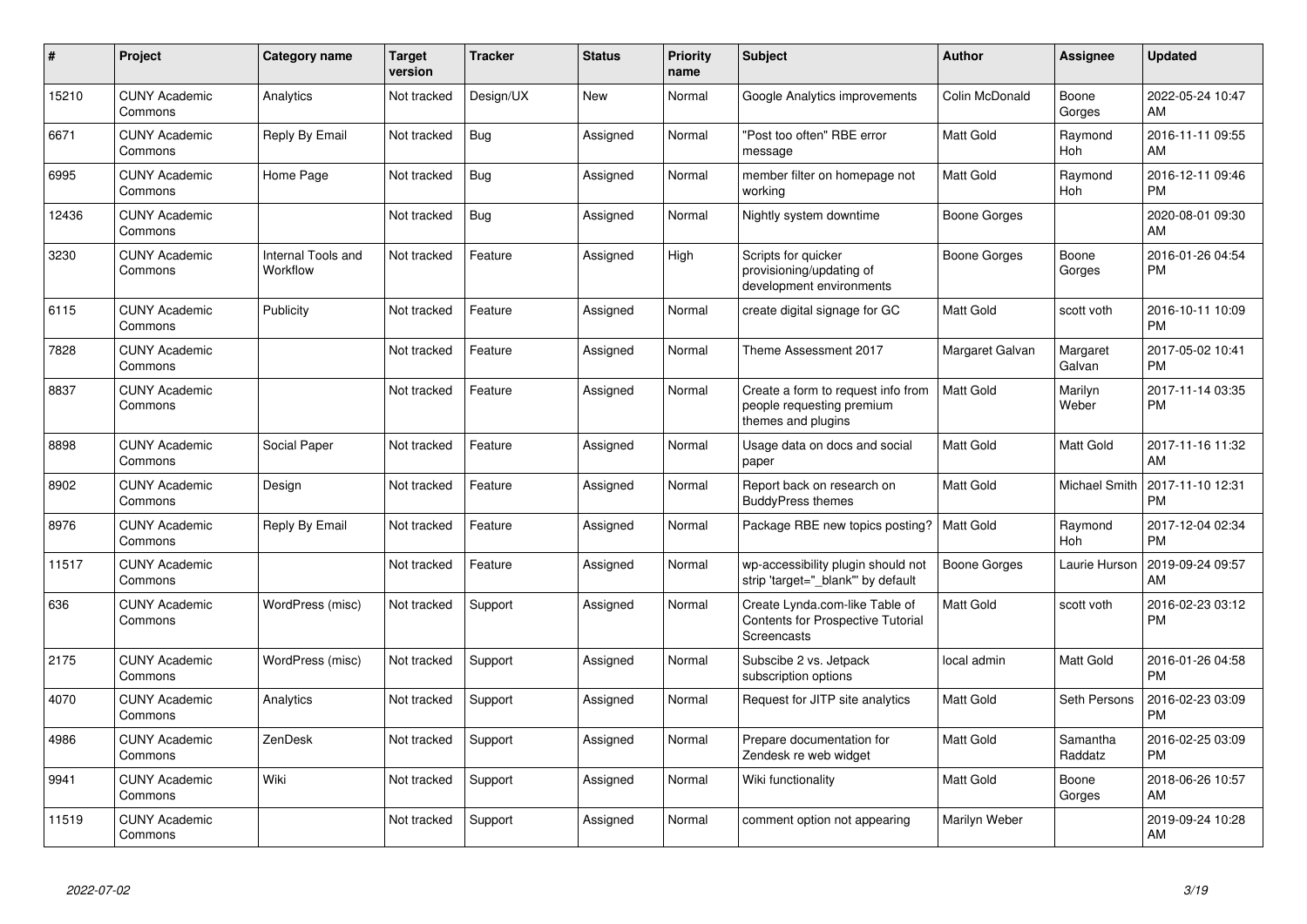| $\#$  | Project                         | <b>Category name</b>       | <b>Target</b><br>version | <b>Tracker</b> | <b>Status</b>        | Priority<br>name | <b>Subject</b>                                                      | <b>Author</b>    | <b>Assignee</b>     | <b>Updated</b>                |
|-------|---------------------------------|----------------------------|--------------------------|----------------|----------------------|------------------|---------------------------------------------------------------------|------------------|---------------------|-------------------------------|
| 2666  | <b>CUNY Academic</b><br>Commons | About page                 | Not tracked              | Documentation  | Assigned             | Normal           | <b>Update About Text</b>                                            | Chris Stein      | Luke Waltzer        | 2016-03-04 11:19<br>AM        |
| 3524  | <b>CUNY Academic</b><br>Commons | Documentation              | Not tracked              | Documentation  | Assigned             | Normal           | Post describing all you can do<br>when starting up a new blog/group | <b>Matt Gold</b> | scott voth          | 2014-10-04 12:56<br><b>PM</b> |
| 8666  | <b>CUNY Academic</b><br>Commons | Teaching                   | Not tracked              | Documentation  | Assigned             | Normal           | Create Teaching on the Commons<br>Resource Page                     | <b>Matt Gold</b> | Laurie Hurson       | 2019-09-23 03:16<br><b>PM</b> |
| 9015  | <b>CUNY Academic</b><br>Commons | Groups (misc)              | Not tracked              | Outreach       | Assigned             | Normal           | Email group admins the email<br>addresses of their groups           | Matt Gold        | Matt Gold           | 2018-01-02 09:54<br>AM        |
| 2612  | <b>CUNY Academic</b><br>Commons |                            | Not tracked              | Publicity      | Assigned             | Normal           | Pinterest site for the Commons                                      | local admin      | Sarah<br>Morgano    | 2016-03-04 11:19<br>AM        |
| 4027  | <b>CUNY Academic</b><br>Commons | Commons In A Box           | Not tracked              | Design/UX      | Assigned             | Normal           | Usability review of CBOX update<br>procedures                       | <b>Matt Gold</b> | Samantha<br>Raddatz | 2015-05-11 06:36<br><b>PM</b> |
| 4235  | <b>CUNY Academic</b><br>Commons |                            | Not tracked              | Design/UX      | Assigned             | Normal           | Explore user experience around<br>comments on forum topics vs docs  | <b>Matt Gold</b> | Samantha<br>Raddatz | 2015-07-21 10:23<br>AM        |
| 6298  | <b>CUNY Academic</b><br>Commons | User Experience            | Not tracked              | Design/UX      | Assigned             | Normal           | Examine data from survey                                            | <b>Matt Gold</b> | Margaret<br>Galvan  | 2016-10-14 12:16<br><b>PM</b> |
| 8991  | <b>CUNY Academic</b><br>Commons | Reply By Email             | Not tracked              | Bug            | Hold                 | Normal           | RBE duplicate email message<br>issue                                | <b>Matt Gold</b> | Raymond<br>Hoh      | 2018-02-18 08:53<br><b>PM</b> |
| 9060  | <b>CUNY Academic</b><br>Commons | Commons In A Box           | Not tracked              | Bug            | Hold                 | Normal           | Problems with CBox image library<br>/ upload                        | Lisa Rhody       | Raymond<br>Hoh      | 2018-01-10 03:26<br><b>PM</b> |
| 13912 | <b>CUNY Academic</b><br>Commons |                            | Not tracked              | Feature        | Hold                 | Low              | posting "missed schedule"                                           | Marilyn Weber    |                     | 2021-02-23 10:46<br>AM        |
| 11848 | <b>CUNY Academic</b><br>Commons |                            | Not tracked              | Support        | Hold                 | Normal           | a Dean of Faculty wants to share<br>a large file                    | Marilyn Weber    |                     | 2019-09-24 08:44<br>AM        |
| 3369  | <b>CUNY Academic</b><br>Commons | Reply By Email             | Not tracked              | Outreach       | Hold                 | Normal           | Release reply by email to WP<br>plugin directory                    | Matt Gold        | Raymond<br>Hoh      | 2016-03-01 12:46<br><b>PM</b> |
| 5317  | <b>CUNY Academic</b><br>Commons | Group Blogs                | Not tracked              | Bug            | Reporter<br>Feedback | Normal           | Notifications of New Post Didn't<br>Come                            | Luke Waltzer     | Samantha<br>Raddatz | 2016-03-21 10:41<br><b>PM</b> |
| 6644  | <b>CUNY Academic</b><br>Commons |                            | Not tracked              | Bug            | Reporter<br>Feedback | High             | White Screen at Login Pge                                           | Luke Waltzer     | Raymond<br>Hoh      | 2016-11-21 10:34<br><b>PM</b> |
| 9515  | <b>CUNY Academic</b><br>Commons | <b>WordPress Plugins</b>   | Not tracked              | Bug            | Reporter<br>Feedback | Normal           | Text to Speech plugin - "More<br>Slowly" checkbox not working       | scott voth       | Boone<br>Gorges     | 2018-06-13 02:26<br><b>PM</b> |
| 9979  | <b>CUNY Academic</b><br>Commons | <b>Email Notifications</b> | Not tracked              | Bug            | Reporter<br>Feedback | Normal           | Reports of slow email activation<br>emails                          | <b>Matt Gold</b> | Boone<br>Gorges     | 2018-08-29 09:40<br><b>PM</b> |
| 10040 | <b>CUNY Academic</b><br>Commons | WordPress (misc)           | Not tracked              | Bug            | Reporter<br>Feedback | Normal           | User doesn't see full list of themes                                | <b>Matt Gold</b> | Boone<br>Gorges     | 2018-07-25 10:12<br>AM        |
| 10262 | <b>CUNY Academic</b><br>Commons |                            | Not tracked              | <b>Bug</b>     | Reporter<br>Feedback | Normal           | Newsletter Plugin: Broken Image<br>at Bottom of All Newsletters     | Mark Webb        | Raymond<br>Hoh      | 2018-08-30 05:17<br><b>PM</b> |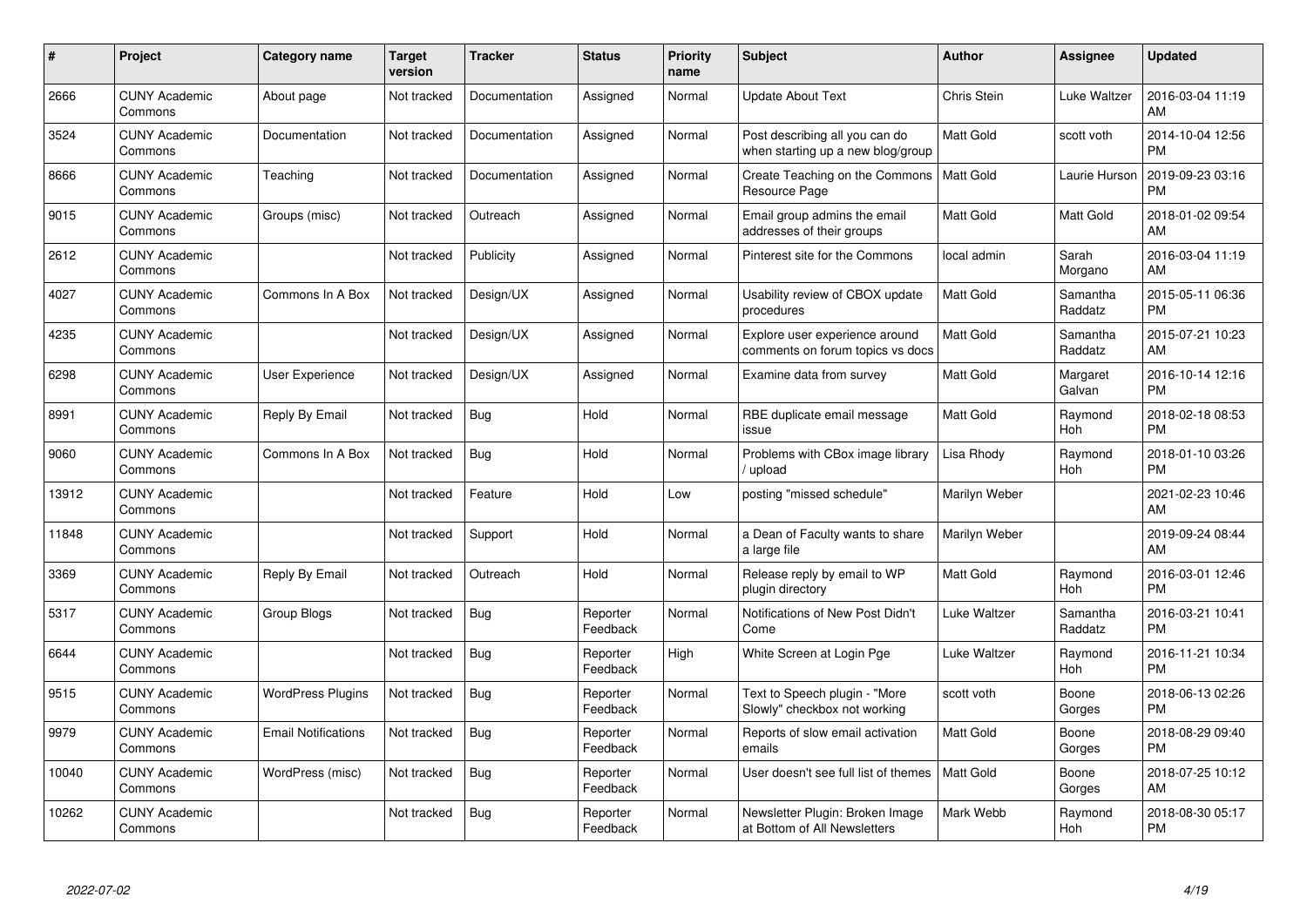| #     | Project                         | <b>Category name</b>     | <b>Target</b><br>version | <b>Tracker</b> | <b>Status</b>        | <b>Priority</b><br>name | <b>Subject</b>                                                                                | <b>Author</b>           | <b>Assignee</b> | <b>Updated</b>                |
|-------|---------------------------------|--------------------------|--------------------------|----------------|----------------------|-------------------------|-----------------------------------------------------------------------------------------------|-------------------------|-----------------|-------------------------------|
| 10678 | <b>CUNY Academic</b><br>Commons |                          | Not tracked              | <b>Bug</b>     | Reporter<br>Feedback | High                    | Newsletter Plugin Not Sending<br>Out Newsletters                                              | Mark Webb               | Boone<br>Gorges | 2019-09-16 09:38<br><b>PM</b> |
| 10769 | <b>CUNY Academic</b><br>Commons | <b>WordPress Themes</b>  | Not tracked              | <b>Bug</b>     | Reporter<br>Feedback | Normal                  | 2011 Theme Sidebar                                                                            | Mark Webb               |                 | 2018-12-04 04:09<br><b>PM</b> |
| 11120 | <b>CUNY Academic</b><br>Commons | <b>WordPress Plugins</b> | Not tracked              | <b>Bug</b>     | Reporter<br>Feedback | Normal                  | Events Manager Events Not<br>Showing Up                                                       | Mark Webb               |                 | 2019-02-27 04:10<br><b>PM</b> |
| 11415 | <b>CUNY Academic</b><br>Commons | <b>WordPress Plugins</b> | Not tracked              | <b>Bug</b>     | Reporter<br>Feedback | Normal                  | Blog Subscriptions in Jetpack                                                                 | Laurie Hurson           |                 | 2019-05-14 10:34<br>AM        |
| 11556 | <b>CUNY Academic</b><br>Commons | Courses                  | Not tracked              | <b>Bug</b>     | Reporter<br>Feedback | Normal                  | Instructor name given in course<br>listing                                                    | Tom Harbison            |                 | 2019-06-25 04:12<br><b>PM</b> |
| 12198 | <b>CUNY Academic</b><br>Commons |                          | Not tracked              | <b>Bug</b>     | Reporter<br>Feedback | Normal                  | Duplicate listing in My Sites                                                                 | Tom Harbison            |                 | 2019-12-09 05:50<br><b>PM</b> |
| 12360 | <b>CUNY Academic</b><br>Commons | <b>WordPress Themes</b>  | Not tracked              | Bug            | Reporter<br>Feedback | Normal                  | site just says "DANTE We are<br>currently in maintenance mode,<br>please check back shortly." | Marilyn Weber           |                 | 2020-02-04 12:13<br><b>PM</b> |
| 13328 | <b>CUNY Academic</b><br>Commons | Group Forums             | Not tracked              | <b>Bug</b>     | Reporter<br>Feedback | Normal                  | cross-posting in two related<br>groups                                                        | Marilyn Weber           | Raymond<br>Hoh  | 2020-09-15 10:39<br><b>PM</b> |
| 14483 | <b>CUNY Academic</b><br>Commons | WordPress - Media        | Not tracked              | Bug            | Reporter<br>Feedback | Normal                  | Wordpress PDF Embed Stopped<br>Working after JITP Media Clone                                 | Patrick DeDauw          | Boone<br>Gorges | 2021-05-20 01:51<br><b>PM</b> |
| 14629 | <b>CUNY Academic</b><br>Commons |                          | Not tracked              | <b>Bug</b>     | Reporter<br>Feedback | Normal                  | Possible Post Order Bug?                                                                      | <b>Syelle Graves</b>    |                 | 2021-09-14 10:47<br>AM        |
| 15242 | <b>CUNY Academic</b><br>Commons | Performance              | Not tracked              | <b>Bug</b>     | Reporter<br>Feedback | Normal                  | Slugist site                                                                                  | Raffi<br>Khatchadourian | Boone<br>Gorges | 2022-02-07 11:14<br>AM        |
| 11077 | <b>CUNY Academic</b><br>Commons | Events                   | Not tracked              | Feature        | Reporter<br>Feedback | Normal                  | Show event category description<br>in event list view                                         | Raffi<br>Khatchadourian |                 | 2019-02-12 10:38<br><b>PM</b> |
| 15923 | <b>CUNY Academic</b><br>Commons |                          | Not tracked              | Feature        | Reporter<br>Feedback | Normal                  | <b>Bellows Plugin Adjustments</b>                                                             | Laurie Hurson           |                 | 2022-04-20 10:10<br>AM        |
| 10273 | <b>CUNY Academic</b><br>Commons | Registration             | Not tracked              | Support        | Reporter<br>Feedback | Normal                  | users combining CF and campus<br>address                                                      | Marilyn Weber           |                 | 2019-09-18 10:58<br>AM        |
| 10657 | <b>CUNY Academic</b><br>Commons |                          | Not tracked              | Support        | Reporter<br>Feedback | Normal                  | child theme problems                                                                          | Marilyn Weber           |                 | 2018-11-08 01:19<br><b>PM</b> |
| 10982 | <b>CUNY Academic</b><br>Commons | Domain Mapping           | Not tracked              | Support        | Reporter<br>Feedback | Normal                  | <b>CNAME</b> question                                                                         | scott voth              |                 | 2019-01-22 04:29<br><b>PM</b> |
| 11149 | <b>CUNY Academic</b><br>Commons |                          | Not tracked              | Support        | Reporter<br>Feedback | Normal                  | comments getting blocked                                                                      | Marilyn Weber           | Raymond<br>Hoh  | 2019-03-26 11:40<br>AM        |
| 11386 | <b>CUNY Academic</b><br>Commons | WordPress - Media        | Not tracked              | Support        | Reporter<br>Feedback | Normal                  | disappearing images                                                                           | scott voth              | Boone<br>Gorges | 2019-05-14 10:32<br>AM        |
| 11449 | <b>CUNY Academic</b><br>Commons | WordPress - Media        | Not tracked              | Support        | Reporter<br>Feedback | Normal                  | Cloning Media Library for JITP<br>from Staging to Production Site                             | <b>Patrick DeDauw</b>   | Boone<br>Gorges | 2019-05-13 12:00<br><b>PM</b> |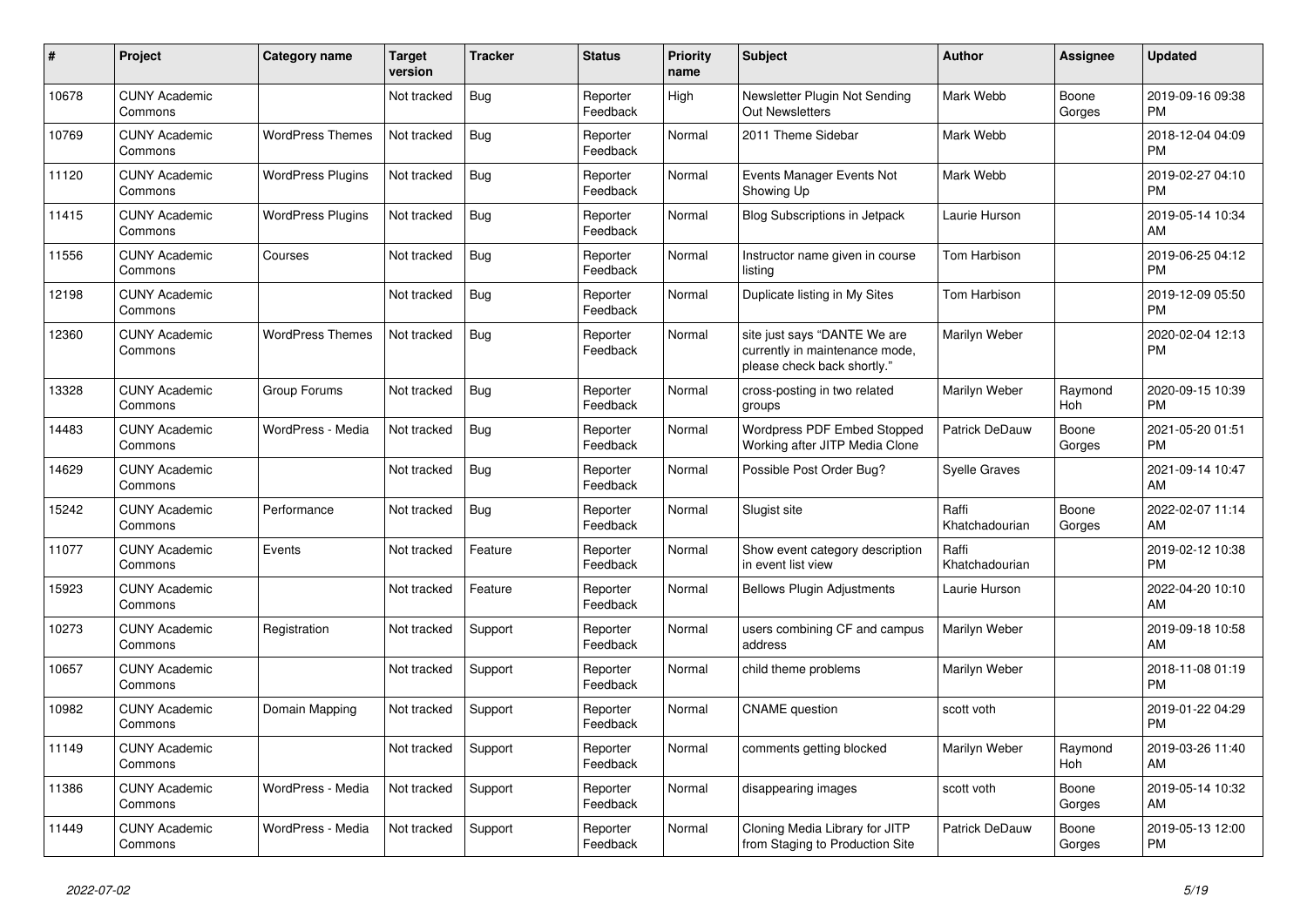| #     | <b>Project</b>                  | <b>Category name</b>      | <b>Target</b><br>version | <b>Tracker</b> | <b>Status</b>        | <b>Priority</b><br>name | <b>Subject</b>                                                   | <b>Author</b>        | Assignee        | <b>Updated</b>                |
|-------|---------------------------------|---------------------------|--------------------------|----------------|----------------------|-------------------------|------------------------------------------------------------------|----------------------|-----------------|-------------------------------|
| 11493 | <b>CUNY Academic</b><br>Commons | Domain Mapping            | Not tracked              | Support        | Reporter<br>Feedback | Normal                  | Domain Mapping Request - Talia<br>Schaffer                       | scott voth           | Matt Gold       | 2019-08-06 08:39<br>AM        |
| 11509 | <b>CUNY Academic</b><br>Commons |                           | Not tracked              | Support        | Reporter<br>Feedback | Normal                  | deleted Page causing a Menu<br>problem?                          | Marilyn Weber        |                 | 2019-06-04 09:54<br><b>AM</b> |
| 11771 | <b>CUNY Academic</b><br>Commons |                           | Not tracked              | Support        | Reporter<br>Feedback | Normal                  | post displays in sections                                        | Marilyn Weber        |                 | 2019-08-20 10:34<br>AM        |
| 11787 | <b>CUNY Academic</b><br>Commons |                           | Not tracked              | Support        | Reporter<br>Feedback | Normal                  | automated comments notifications<br>on ZenDesk                   | Marilyn Weber        |                 | 2019-08-26 06:18<br><b>PM</b> |
| 12004 | <b>CUNY Academic</b><br>Commons |                           | Not tracked              | Support        | Reporter<br>Feedback | Normal                  | Notifications for spam blog<br>comments                          | Gina Cherry          | Raymond<br>Hoh  | 2019-11-01 12:05<br><b>PM</b> |
| 12350 | <b>CUNY Academic</b><br>Commons | <b>Blogs (BuddyPress)</b> | Not tracked              | Support        | Reporter<br>Feedback | Normal                  | URL creation problem                                             | Marilyn Weber        |                 | 2020-02-03 11:27<br><b>AM</b> |
| 12484 | <b>CUNY Academic</b><br>Commons |                           | Not tracked              | Support        | Reporter<br>Feedback | Normal                  | Sign up Code for COIL Course<br>starting in March                | Laurie Hurson        | Matt Gold       | 2020-03-02 02:26<br><b>PM</b> |
| 12741 | <b>CUNY Academic</b><br>Commons | <b>WordPress Plugins</b>  | Not tracked              | Support        | Reporter<br>Feedback | Normal                  | Tableau Public Viz Block                                         | Marilyn Weber        | Raymond<br>Hoh  | 2020-05-12 11:00<br>AM        |
| 13034 | <b>CUNY Academic</b><br>Commons |                           | Not tracked              | Support        | Reporter<br>Feedback | Normal                  | a site is asking people to join the<br>Commons to get a download | Marilyn Weber        |                 | 2020-07-12 07:23<br>AM        |
| 13255 | <b>CUNY Academic</b><br>Commons |                           | Not tracked              | Support        | Reporter<br>Feedback | Normal                  | Accessibility problems                                           | Marilyn Weber        |                 | 2020-09-01 05:48<br><b>PM</b> |
| 13975 | <b>CUNY Academic</b><br>Commons | Social Paper              | Not tracked              | Support        | Reporter<br>Feedback | Normal                  | can't approve comments on Social<br>Paper paper                  | Marilyn Weber        |                 | 2021-02-12 09:33<br>AM        |
| 14074 | <b>CUNY Academic</b><br>Commons | WordPress (misc)          | Not tracked              | Support        | Reporter<br>Feedback | Normal                  | page password protection problem                                 | <b>Marilyn Weber</b> |                 | 2021-03-02 11:03<br>AM        |
| 14398 | <b>CUNY Academic</b><br>Commons |                           | Not tracked              | Support        | Reporter<br>Feedback | Normal                  | Events plug-in notification problem                              | Marilyn Weber        |                 | 2021-05-11 11:21<br><b>AM</b> |
| 14538 | <b>CUNY Academic</b><br>Commons |                           | Not tracked              | Support        | Reporter<br>Feedback | Normal                  | <b>Weebly To Commons</b>                                         | Laurie Hurson        |                 | 2021-09-14 10:47<br>AM        |
| 14842 | <b>CUNY Academic</b><br>Commons |                           | Not tracked              | Support        | Reporter<br>Feedback | Normal                  | Question about widgets and block<br>editor                       | Gina Cherry          |                 | 2021-10-06 03:01<br><b>PM</b> |
| 14900 | <b>CUNY Academic</b><br>Commons |                           | Not tracked              | Support        | Reporter<br>Feedback | Normal                  | previous theme?                                                  | Marilyn Weber        |                 | 2021-10-25 10:31<br>AM        |
| 14983 | <b>CUNY Academic</b><br>Commons | WordPress (misc)          | Not tracked              | Support        | Reporter<br>Feedback | Normal                  | "Read More" tag not working                                      | Rebecca Krisel       | Raymond<br>Hoh  | 2021-11-23 01:17<br><b>PM</b> |
| 15176 | <b>CUNY Academic</b><br>Commons |                           | Not tracked              | Support        | Reporter<br>Feedback | Normal                  | Archiving Q Writing & Old<br>Wordpress Sites on the Commons      | Laurie Hurson        |                 | 2022-02-08 10:28<br>AM        |
| 14504 | <b>CUNY Academic</b><br>Commons |                           | Not tracked              | Publicity      | Reporter<br>Feedback | Normal                  | Adding showcases to home page<br>menu                            | Laurie Hurson        | Boone<br>Gorges | 2022-01-19 03:26<br>PM        |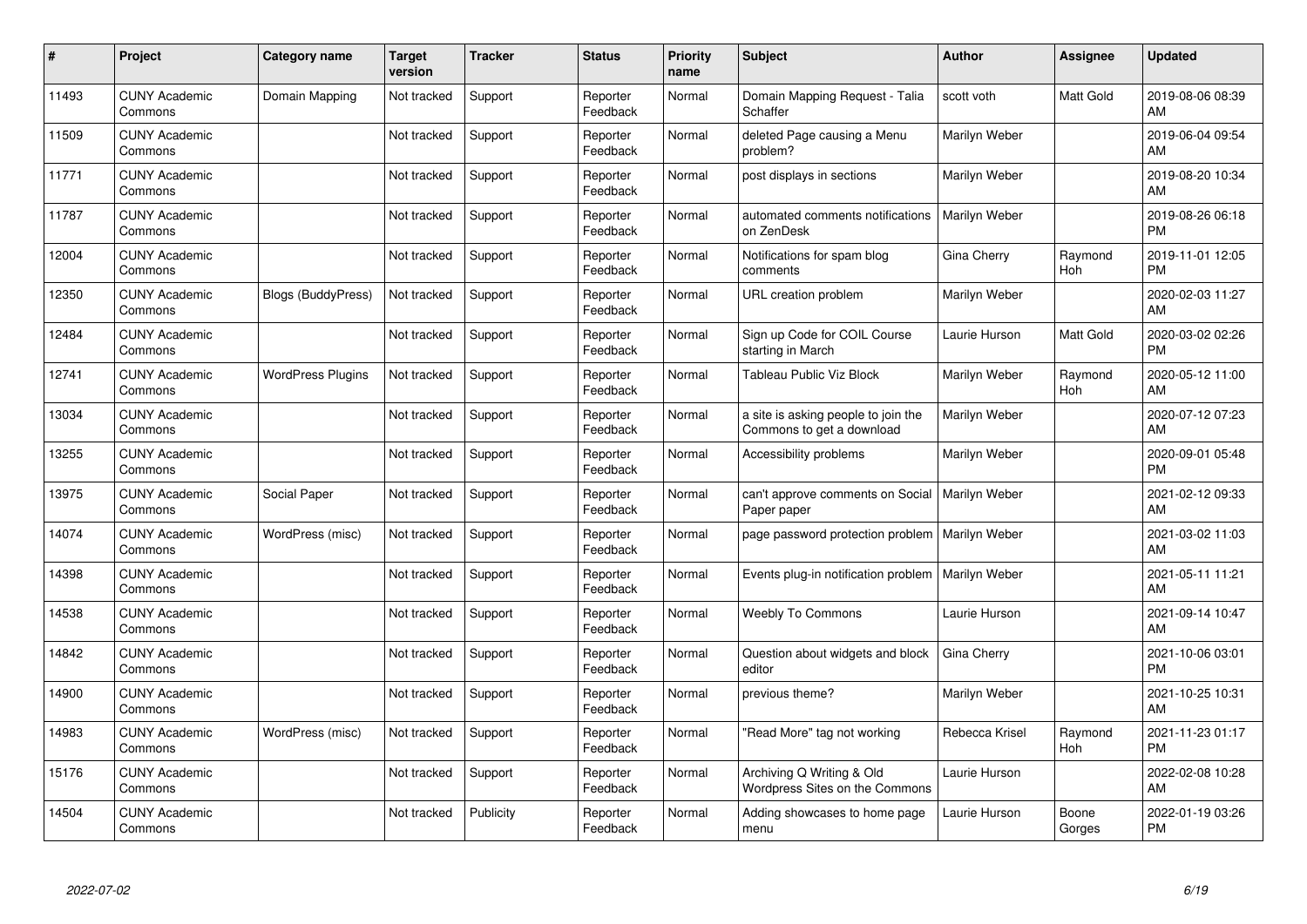| #     | Project                         | <b>Category name</b>     | <b>Target</b><br>version | Tracker    | <b>Status</b> | <b>Priority</b><br>name | Subject                                                                                                      | Author              | Assignee        | <b>Updated</b>                |
|-------|---------------------------------|--------------------------|--------------------------|------------|---------------|-------------------------|--------------------------------------------------------------------------------------------------------------|---------------------|-----------------|-------------------------------|
| 14994 | <b>CUNY Academic</b><br>Commons | cdev.gc.cuny.edu         | Not tracked              | Support    | In Progress   | Normal                  | Clear Cache on CDEV                                                                                          | scott voth          | Raymond<br>Hoh  | 2021-12-07 03:51<br><b>PM</b> |
| 3691  | <b>CUNY Academic</b><br>Commons | <b>WordPress Plugins</b> | Future<br>release        | Bug        | New           | Normal                  | <b>WPMU Domain Mapping</b><br>Debugging on cdev                                                              | Raymond Hoh         | Matt Gold       | 2014-12-12 09:04<br>AM        |
| 4535  | <b>CUNY Academic</b><br>Commons | My Commons               | Future<br>release        | Bug        | <b>New</b>    | Low                     | My Commons filter issue                                                                                      | scott voth          | Raymond<br>Hoh  | 2015-09-01 11:17<br>AM        |
| 5282  | <b>CUNY Academic</b><br>Commons | Social Paper             | Future<br>release        | Bug        | <b>New</b>    | Normal                  | Replying via email directs to paper<br>but not individual comment.                                           | Marilyn Weber       | Raymond<br>Hoh  | 2016-03-02 01:48<br><b>PM</b> |
| 5488  | <b>CUNY Academic</b><br>Commons | Social Paper             | Future<br>release        | <b>Bug</b> | <b>New</b>    | Normal                  | Add a "last edited by" field to<br>Social Paper group directories                                            | <b>Boone Gorges</b> |                 | 2016-04-21 10:05<br><b>PM</b> |
| 6749  | <b>CUNY Academic</b><br>Commons | Events                   | Future<br>release        | Bug        | <b>New</b>    | Low                     | BPEO iCal request can trigger<br>very large number of DB queries                                             | <b>Boone Gorges</b> | Raymond<br>Hoh  | 2016-11-15 10:09<br><b>PM</b> |
| 6755  | <b>CUNY Academic</b><br>Commons | WordPress (misc)         | Future<br>release        | Bug        | <b>New</b>    | Normal                  | Cannot Deactivate Plugin                                                                                     | Laura Kane          |                 | 2016-11-16 01:12<br><b>PM</b> |
| 7022  | <b>CUNY Academic</b><br>Commons | Announcements            | Future<br>release        | <b>Bug</b> | <b>New</b>    | Normal                  | Sitewide announcements should<br>be displayed on, and dismissable<br>from, mapped domains                    | <b>Boone Gorges</b> | Boone<br>Gorges | 2018-03-22 10:18<br>AM        |
| 7663  | <b>CUNY Academic</b><br>Commons | Social Paper             | Future<br>release        | <b>Bug</b> | <b>New</b>    | Normal                  | Social Paper notifications not<br>formatted correctly on secondary<br>sites                                  | <b>Boone Gorges</b> | Boone<br>Gorges | 2018-04-16 03:52<br><b>PM</b> |
| 7981  | <b>CUNY Academic</b><br>Commons | Social Paper             | Future<br>release        | <b>Bug</b> | New           | Normal                  | Social Paper comments should<br>not go to spam                                                               | Luke Waltzer        | Boone<br>Gorges | 2018-04-16 03:52<br><b>PM</b> |
| 9926  | <b>CUNY Academic</b><br>Commons | <b>WordPress Plugins</b> | Future<br>release        | Bug        | <b>New</b>    | Normal                  | twitter-mentions-as-comments<br>cron jobs can run long                                                       | <b>Boone Gorges</b> | Boone<br>Gorges | 2018-10-24 12:34<br><b>PM</b> |
| 11024 | <b>CUNY Academic</b><br>Commons | WordPress (misc)         | Future<br>release        | Bug        | <b>New</b>    | Normal                  | Subsites should not show "you<br>should update your .htaccess<br>now" notice after permalink setting<br>save | <b>Boone Gorges</b> |                 | 2019-01-28 01:35<br><b>PM</b> |
| 11243 | <b>CUNY Academic</b><br>Commons | <b>BuddyPress (misc)</b> | Future<br>release        | Bug        | <b>New</b>    | Normal                  | Audit bp-custom.php                                                                                          | Raymond Hoh         | Raymond<br>Hoh  | 2022-04-26 11:59<br>AM        |
| 11392 | <b>CUNY Academic</b><br>Commons |                          | Future<br>release        | Bug        | New           | Normal                  | Migrate users away from<br><b>StatPress</b>                                                                  | <b>Boone Gorges</b> |                 | 2019-04-23 03:53<br><b>PM</b> |
| 12573 | <b>CUNY Academic</b><br>Commons | <b>WordPress Plugins</b> | Future<br>release        | <b>Bug</b> | <b>New</b>    | Normal                  | <b>CommentPress Core Issues</b>                                                                              | scott voth          |                 | 2020-03-24 04:32<br><b>PM</b> |
| 13331 | <b>CUNY Academic</b><br>Commons | Site cloning             | Future<br>release        | Bug        | New           | Normal                  | Combine Site Template and Clone   Boone Gorges<br>operations                                                 |                     | Jeremy Felt     | 2021-11-19 12:39<br><b>PM</b> |
| 14496 | <b>CUNY Academic</b><br>Commons | Domain Mapping           | Future<br>release        | <b>Bug</b> | New           | Normal                  | Mapped domain SSO uses<br>third-party cookies                                                                | Raymond Hoh         | Raymond<br>Hoh  | 2021-05-24 04:03<br><b>PM</b> |
| 14987 | <b>CUNY Academic</b><br>Commons | <b>WordPress Plugins</b> | Future<br>release        | <b>Bug</b> | New           | Normal                  | Elementor update causes<br>database freeze-up                                                                | Boone Gorges        | Boone<br>Gorges | 2021-11-29 12:02<br>PM        |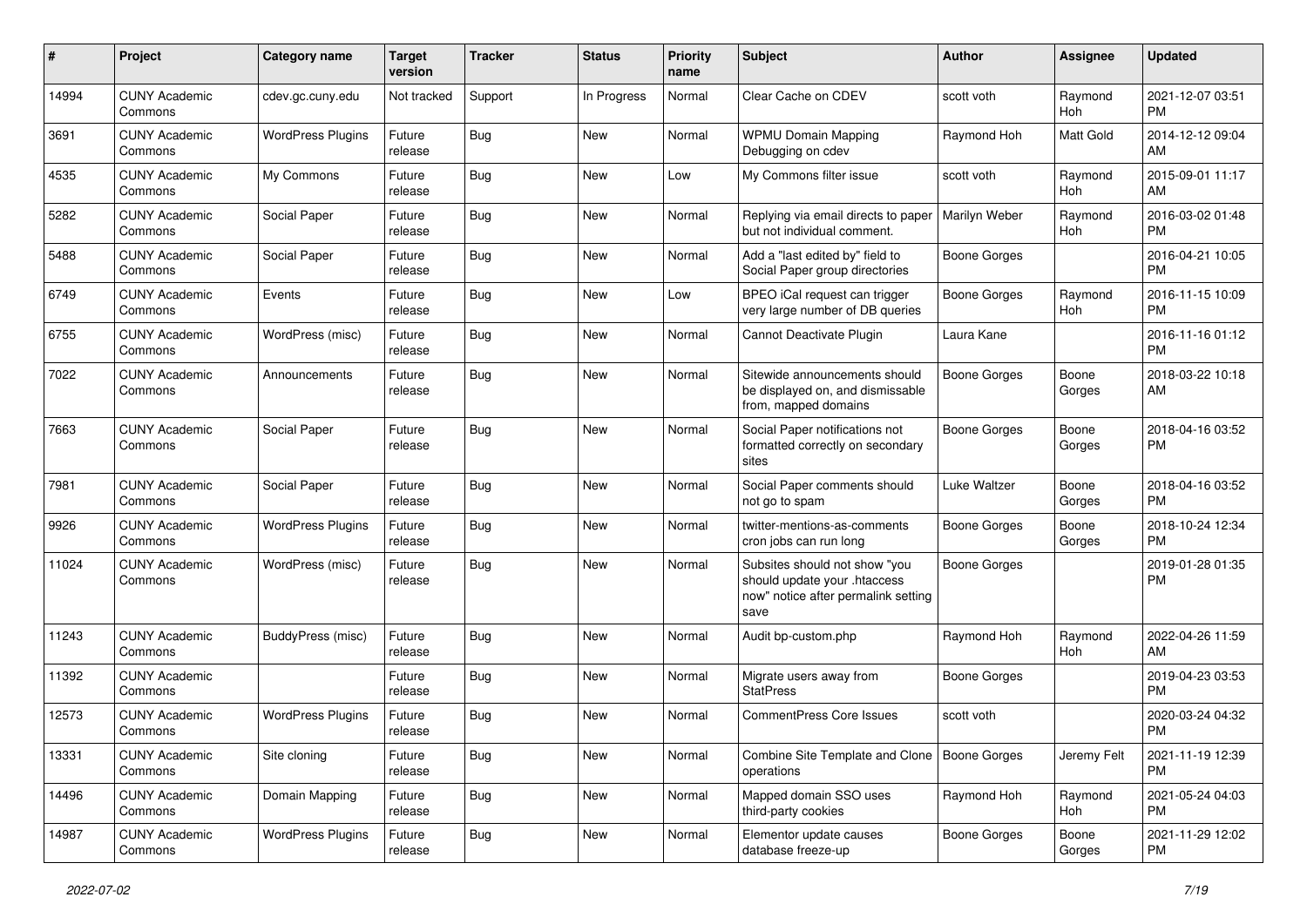| #    | Project                         | <b>Category name</b>       | <b>Target</b><br>version | <b>Tracker</b> | <b>Status</b> | <b>Priority</b><br>name | Subject                                                                                                                                               | <b>Author</b>       | <b>Assignee</b>     | <b>Updated</b>                |
|------|---------------------------------|----------------------------|--------------------------|----------------|---------------|-------------------------|-------------------------------------------------------------------------------------------------------------------------------------------------------|---------------------|---------------------|-------------------------------|
| 308  | <b>CUNY Academic</b><br>Commons | Registration               | Future<br>release        | Feature        | <b>New</b>    | Normal                  | Group recommendations for<br>signup process                                                                                                           | <b>Boone Gorges</b> | Samantha<br>Raddatz | 2015-11-09 05:07<br><b>PM</b> |
| 364  | <b>CUNY Academic</b><br>Commons | <b>WordPress Plugins</b>   | Future<br>release        | Feature        | New           | Normal                  | <b>Bulletin Board</b>                                                                                                                                 | Matt Gold           |                     | 2015-01-05 08:50<br><b>PM</b> |
| 1166 | <b>CUNY Academic</b><br>Commons | <b>Email Invitations</b>   | Future<br>release        | Feature        | New           | Low                     | Better organizational tools for Sent<br>Invites                                                                                                       | <b>Boone Gorges</b> | Boone<br>Gorges     | 2015-11-09 06:02<br><b>PM</b> |
| 1167 | <b>CUNY Academic</b><br>Commons | <b>Email Invitations</b>   | Future<br>release        | Feature        | New           | Low                     | Allow email invitations to be resent                                                                                                                  | Boone Gorges        | Boone<br>Gorges     | 2015-11-12 12:53<br>AM        |
| 2753 | <b>CUNY Academic</b><br>Commons | <b>Public Portfolio</b>    | Future<br>release        | Feature        | New           | Normal                  | Create actual actual tagification in<br>academic interests and other<br>fields                                                                        | Micki Kaufman       | Boone<br>Gorges     | 2015-01-05 08:52<br><b>PM</b> |
| 3048 | <b>CUNY Academic</b><br>Commons | <b>Public Portfolio</b>    | Future<br>release        | Feature        | New           | Low                     | Images for rich text profile fields                                                                                                                   | Boone Gorges        | Boone<br>Gorges     | 2014-02-19 12:56<br><b>PM</b> |
| 3580 | <b>CUNY Academic</b><br>Commons | Group Blogs                | Future<br>release        | Feature        | New           | Normal                  | Multiple blogs per group                                                                                                                              | Boone Gorges        | Boone<br>Gorges     | 2018-02-20 02:02<br><b>PM</b> |
| 4481 | <b>CUNY Academic</b><br>Commons | Events                     | Future<br>release        | Feature        | New           | Normal                  | Group admins/mods should have<br>the ability to unlink an event from<br>the group                                                                     | <b>Boone Gorges</b> | Boone<br>Gorges     | 2017-04-24 03:53<br><b>PM</b> |
| 4635 | <b>CUNY Academic</b><br>Commons | Authentication             | Future<br>release        | Feature        | <b>New</b>    | Normal                  | Allow non-WP authentication                                                                                                                           | Boone Gorges        | Sonja Leix          | 2019-03-01 02:05<br><b>PM</b> |
| 5050 | <b>CUNY Academic</b><br>Commons | Social Paper               | Future<br>release        | Feature        | <b>New</b>    | Low                     | Making comments visible in SP<br>editing mode (SP suggestion #1)                                                                                      | Marilyn Weber       | Samantha<br>Raddatz | 2019-09-17 11:10<br><b>PM</b> |
| 5052 | <b>CUNY Academic</b><br>Commons | Social Paper               | Future<br>release        | Feature        | New           | Low                     | Sentence by sentence or line by<br>line comments (SP suggestion #3)                                                                                   | Marilyn Weber       | Boone<br>Gorges     | 2016-02-11 10:24<br><b>PM</b> |
| 5053 | <b>CUNY Academic</b><br>Commons | Social Paper               | Future<br>release        | Feature        | New           | Low                     | Scrollable menu to add readers<br>(SP suggestion #4)                                                                                                  | Marilyn Weber       | Samantha<br>Raddatz | 2016-04-21 05:21<br><b>PM</b> |
| 5058 | <b>CUNY Academic</b><br>Commons | Social Paper               | Future<br>release        | Feature        | <b>New</b>    | Low                     | Can there be a clearer signal that<br>even when comments have<br>already been made you add<br>comments by clicking on the side?<br>(SP suggestion #5) | Marilyn Weber       | Samantha<br>Raddatz | 2016-02-11 10:24<br>PM.       |
| 5199 | <b>CUNY Academic</b><br>Commons | Social Paper               | Future<br>release        | Feature        | New           | Normal                  | add tables to the SP editor                                                                                                                           | Marilyn Weber       |                     | 2016-10-24 11:27<br>AM        |
| 5205 | <b>CUNY Academic</b><br>Commons | Social Paper               | Future<br>release        | Feature        | New           | Normal                  | Social Paper folders                                                                                                                                  | Marilyn Weber       |                     | 2016-02-11 10:24<br><b>PM</b> |
| 5397 | <b>CUNY Academic</b><br>Commons | Social Paper               | Future<br>release        | Feature        | New           | Normal                  | frustrating to have to<br>enable/disable in SP                                                                                                        | Marilyn Weber       | Samantha<br>Raddatz | 2016-04-20 03:39<br>PM        |
| 5489 | <b>CUNY Academic</b><br>Commons | Social Paper               | Future<br>release        | Feature        | New           | Normal                  | Asc/desc sorting for Social Paper<br>directories                                                                                                      | <b>Boone Gorges</b> |                     | 2016-04-21 10:06<br><b>PM</b> |
| 5992 | <b>CUNY Academic</b><br>Commons | <b>Email Notifications</b> | Future<br>release        | Feature        | New           | Normal                  | Changing the From line of<br>autogenerated blog emails                                                                                                | Marilyn Weber       |                     | 2018-09-27 05:19<br><b>PM</b> |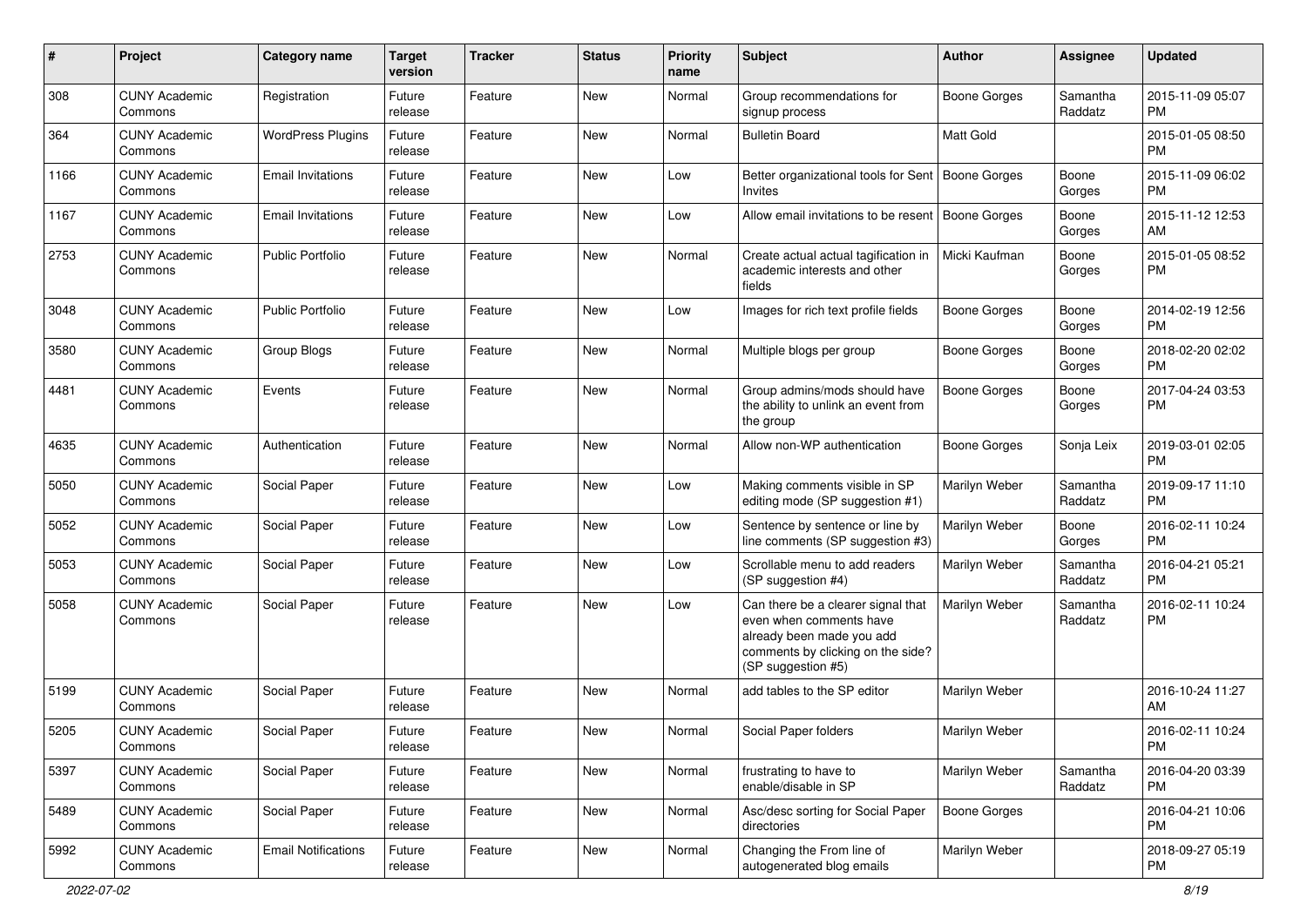| $\pmb{\sharp}$ | <b>Project</b>                  | Category name              | Target<br>version | <b>Tracker</b> | <b>Status</b> | <b>Priority</b><br>name | <b>Subject</b>                                                                      | <b>Author</b>           | Assignee           | <b>Updated</b>                |
|----------------|---------------------------------|----------------------------|-------------------|----------------|---------------|-------------------------|-------------------------------------------------------------------------------------|-------------------------|--------------------|-------------------------------|
| 6078           | <b>CUNY Academic</b><br>Commons | Blogs (BuddyPress)         | Future<br>release | Feature        | New           | Normal                  | <b>Explore Adding Network Blog</b><br>Metadata Plugin                               | Luke Waltzer            | Luke Waltzer       | 2016-10-11 10:29<br><b>PM</b> |
| 6332           | <b>CUNY Academic</b><br>Commons | WordPress (misc)           | Future<br>release | Feature        | New           | Normal                  | Allow uploaded files to be marked<br>as private in an ad hoc way                    | Boone Gorges            |                    | 2016-10-17 11:41<br><b>PM</b> |
| 6389           | <b>CUNY Academic</b><br>Commons | <b>BuddyPress Docs</b>     | Future<br>release | Feature        | New           | Low                     | <b>Make Discussion Area Visible</b><br>When Editing a Doc                           | Luke Waltzer            | Boone<br>Gorges    | 2016-10-21 04:16<br><b>PM</b> |
| 8211           | <b>CUNY Academic</b><br>Commons | <b>WordPress Themes</b>    | Future<br>release | Feature        | <b>New</b>    | Normal                  | Theme Suggestions: Material<br>Design-Inspired Themes                               | Margaret Galvan         | Margaret<br>Galvan | 2017-08-07 02:48<br><b>PM</b> |
| 8498           | <b>CUNY Academic</b><br>Commons | <b>WordPress Plugins</b>   | Future<br>release | Feature        | New           | Low                     | <b>Gravity Forms Email Users</b>                                                    | Raffi<br>Khatchadourian | Matt Gold          | 2017-10-13 12:58<br><b>PM</b> |
| 8835           | <b>CUNY Academic</b><br>Commons | <b>Blogs (BuddyPress)</b>  | Future<br>release | Feature        | New           | Normal                  | Extend cuny.is shortlinks to sites                                                  | Luke Waltzer            | Boone<br>Gorges    | 2022-04-26 11:59<br><b>AM</b> |
| 9720           | <b>CUNY Academic</b><br>Commons | Authentication             | Future<br>release | Feature        | <b>New</b>    | Normal                  | The Commons should be an<br>oAuth provider                                          | Boone Gorges            |                    | 2019-03-01 02:04<br><b>PM</b> |
| 10226          | <b>CUNY Academic</b><br>Commons | Courses                    | Future<br>release | Feature        | <b>New</b>    | Normal                  | Add "My Courses" to drop down<br>list                                               | scott voth              | Boone<br>Gorges    | 2021-11-19 12:42<br>PM        |
| 10354          | <b>CUNY Academic</b><br>Commons | Public Portfolio           | Future<br>release | Feature        | <b>New</b>    | Normal                  | Opt out of Having a Profile Page                                                    | scott voth              | Chris Stein        | 2020-05-12 10:43<br>AM        |
| 11531          | <b>CUNY Academic</b><br>Commons | Events                     | Future<br>release | Feature        | New           | Normal                  | Main Events calendar should<br>include non-public events that<br>user has access to | scott voth              | Boone<br>Gorges    | 2019-06-11 10:00<br>AM        |
| 11789          | <b>CUNY Academic</b><br>Commons | Courses                    | Future<br>release | Feature        | New           | Normal                  | Ability to remove item from<br>Courses list                                         | Laurie Hurson           | Sonja Leix         | 2019-09-24 12:28<br><b>PM</b> |
| 11834          | <b>CUNY Academic</b><br>Commons | <b>Group Files</b>         | Future<br>release | Feature        | New           | Normal                  | Improved tools for managing<br>group file folders                                   | Boone Gorges            | Sonja Leix         | 2019-09-06 03:55<br><b>PM</b> |
| 11860          | <b>CUNY Academic</b><br>Commons | Registration               | Future<br>release | Feature        | <b>New</b>    | Normal                  | <b>Ensure Students Are Aware They</b><br>Can Use Aliases At Registration            | scott voth              |                    | 2019-09-24 08:46<br><b>AM</b> |
| 12042          | <b>CUNY Academic</b><br>Commons | <b>Email Notifications</b> | Future<br>release | Feature        | <b>New</b>    | Normal                  | Improved error logging for BPGES<br>send queue                                      | <b>Boone Gorges</b>     | Boone<br>Gorges    | 2021-11-19 12:25<br><b>PM</b> |
| 12091          | <b>CUNY Academic</b><br>Commons | Group Files                | Future<br>release | Feature        | New           | Normal                  | Improved pre-upload file validation<br>for bp-group-documents                       | Boone Gorges            | Boone<br>Gorges    | 2019-11-14 01:21<br><b>PM</b> |
| 13048          | <b>CUNY Academic</b><br>Commons | Shortcodes and<br>embeds   | Future<br>release | Feature        | New           | Normal                  | Jupyter Notebooks support                                                           | Boone Gorges            |                    | 2020-07-14 11:46<br>AM        |
| 13199          | <b>CUNY Academic</b><br>Commons | Group Forums               | Future<br>release | Feature        | <b>New</b>    | Normal                  | Favoring Groups over bbPress<br>plugin                                              | Colin McDonald          | Colin<br>McDonald  | 2021-11-19 12:28<br><b>PM</b> |
| 13358          | <b>CUNY Academic</b><br>Commons | Group Forums               | Future<br>release | Feature        | New           | Normal                  | Improved UI for group forum<br>threading settings                                   | Boone Gorges            | Raymond<br>Hoh     | 2021-11-19 12:27<br><b>PM</b> |
| 13370          | <b>CUNY Academic</b><br>Commons | Group Library              | Future<br>release | Feature        | <b>New</b>    | Normal                  | Library bulk deletion and folder<br>editing                                         | Colin McDonald          | Boone<br>Gorges    | 2020-10-13 10:41<br>AM        |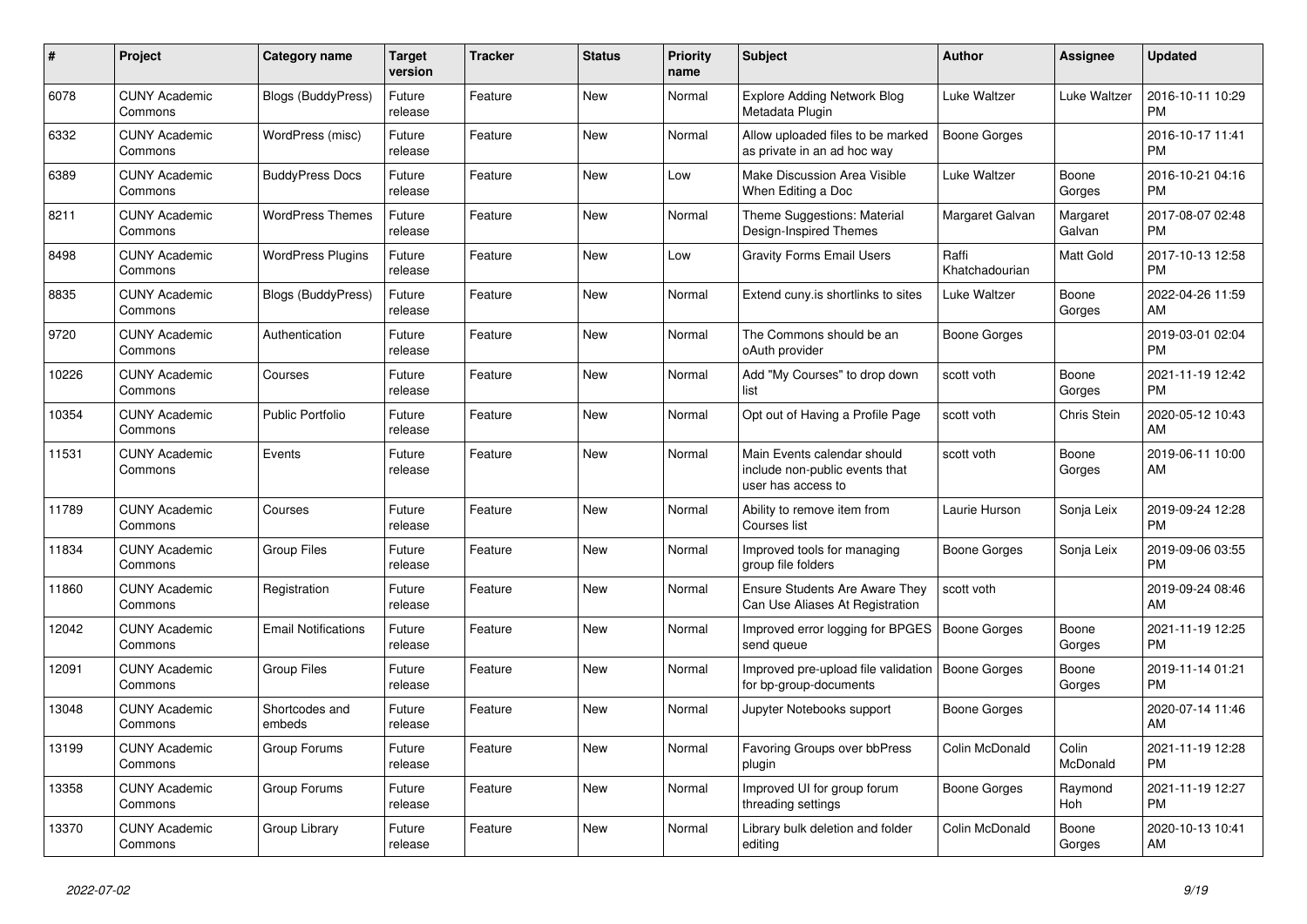| #     | <b>Project</b>                  | Category name               | Target<br>version | <b>Tracker</b> | <b>Status</b> | <b>Priority</b><br>name | <b>Subject</b>                                                                             | <b>Author</b>           | Assignee            | <b>Updated</b>                |
|-------|---------------------------------|-----------------------------|-------------------|----------------|---------------|-------------------------|--------------------------------------------------------------------------------------------|-------------------------|---------------------|-------------------------------|
| 13466 | <b>CUNY Academic</b><br>Commons | Cavalcade                   | Future<br>release | Feature        | New           | Normal                  | Automated cleanup for duplicate<br>Cavalcade tasks                                         | Boone Gorges            | Boone<br>Gorges     | 2020-10-13 05:24<br><b>PM</b> |
| 13650 | <b>CUNY Academic</b><br>Commons | Group Library               | Future<br>release | Feature        | New           | Normal                  | Forum Attachments in Group<br>Library                                                      | Laurie Hurson           |                     | 2021-11-19 12:30<br><b>PM</b> |
| 13835 | <b>CUNY Academic</b><br>Commons | WordPress (misc)            | Future<br>release | Feature        | New           | Normal                  | Allow OneSearch widget to have<br>'CUNY' as campus                                         | Boone Gorges            | Boone<br>Gorges     | 2021-11-19 12:39<br><b>PM</b> |
| 14184 | <b>CUNY Academic</b><br>Commons | <b>Public Portfolio</b>     | Future<br>release | Feature        | <b>New</b>    | Normal                  | Centralized mechanism for storing<br>Campus affiliations                                   | <b>Boone Gorges</b>     | Boone<br>Gorges     | 2022-01-04 11:35<br>AM        |
| 14309 | <b>CUNY Academic</b><br>Commons | Group Library               | Future<br>release | Feature        | New           | Normal                  | Better handling of<br>bp_group_document file download<br>attempts when file is not present | Boone Gorges            | Boone<br>Gorges     | 2021-11-19 12:28<br><b>PM</b> |
| 14787 | <b>CUNY Academic</b><br>Commons | Plugin Packages             | Future<br>release | Feature        | <b>New</b>    | Normal                  | Creating a "Design" plugin<br>package                                                      | Laurie Hurson           | scott voth          | 2022-04-27 04:56<br><b>PM</b> |
| 3059  | <b>CUNY Academic</b><br>Commons | Group Forums                | Future<br>release | Design/UX      | New           | Normal                  | Forum Post Permissable Content<br><b>Explanatory Text</b>                                  | Chris Stein             | Chris Stein         | 2015-04-02 11:27<br>AM        |
| 4222  | <b>CUNY Academic</b><br>Commons | User Experience             | Future<br>release | Design/UX      | New           | Normal                  | Add information to 'Delete<br>Account' page                                                | Samantha Raddatz        | scott voth          | 2015-06-26 11:35<br><b>AM</b> |
| 4225  | <b>CUNY Academic</b><br>Commons | DiRT Integration            | Future<br>release | Design/UX      | <b>New</b>    | Normal                  | Add information to DIRT page (in<br>Create a Group)                                        | Samantha Raddatz        | <b>Matt Gold</b>    | 2015-06-26 03:14<br><b>PM</b> |
| 4226  | <b>CUNY Academic</b><br>Commons | <b>BuddyPress Docs</b>      | Future<br>release | Design/UX      | New           | Normal                  | Add option to connect a Doc with<br>a Group                                                | Samantha Raddatz        | Samantha<br>Raddatz | 2015-09-09 04:08<br><b>PM</b> |
| 4253  | <b>CUNY Academic</b><br>Commons | Public Portfolio            | Future<br>release | Design/UX      | New           | Normal                  | Encourage users to add portfolio<br>content                                                | Samantha Raddatz        | Samantha<br>Raddatz | 2015-07-07 11:32<br>AM        |
| 4592  | <b>CUNY Academic</b><br>Commons | Events                      | Future<br>release | Design/UX      | <b>New</b>    | Normal                  | Event Creation - Venue Dropdown<br>Slow                                                    | Samantha Raddatz        | Boone<br>Gorges     | 2015-09-14 04:56<br><b>PM</b> |
| 4622  | <b>CUNY Academic</b><br>Commons | <b>Public Portfolio</b>     | Future<br>release | Design/UX      | <b>New</b>    | Normal                  | <b>Profile Visibility Settings</b>                                                         | Samantha Raddatz        | Samantha<br>Raddatz | 2015-09-21 12:18<br><b>PM</b> |
| 5182  | <b>CUNY Academic</b><br>Commons | Social Paper                | Future<br>release | Design/UX      | <b>New</b>    | Normal                  | "Publishing" a private paper on<br>social paper?                                           | Raffi<br>Khatchadourian | Boone<br>Gorges     | 2016-10-13 04:12<br><b>PM</b> |
| 5183  | <b>CUNY Academic</b><br>Commons | Social Paper                | Future<br>release | Design/UX      | <b>New</b>    | Normal                  | Creating a new paper when<br>viewing an existing paper                                     | Raffi<br>Khatchadourian | Samantha<br>Raddatz | 2016-02-02 12:09<br><b>PM</b> |
| 7624  | <b>CUNY Academic</b><br>Commons | BuddyPress (misc)           | Future<br>release | Design/UX      | <b>New</b>    | Normal                  | <b>BP Notifications</b>                                                                    | Luke Waltzer            | Paige Dupont        | 2017-02-08 10:43<br><b>PM</b> |
| 10580 | <b>CUNY Academic</b><br>Commons | Information<br>Architecture | Future<br>release | Design/UX      | New           | Normal                  | Primary nav item review                                                                    | Boone Gorges            | Sara Cannon         | 2022-06-28 01:29<br><b>PM</b> |
| 11843 | <b>CUNY Academic</b><br>Commons | WordPress (misc)            | Future<br>release | Design/UX      | New           | Normal                  | Tweaking the Gutenberg Editor<br>Interface                                                 | Laurie Hurson           |                     | 2022-04-26 12:00<br><b>PM</b> |
| 2167  | <b>CUNY Academic</b><br>Commons | WordPress (misc)            | Future<br>release | Bug            | Assigned      | Normal                  | <b>CAC-Livestream Plugin Issues</b>                                                        | Michael Smith           | Dominic<br>Giglio   | 2015-01-02 03:06<br><b>PM</b> |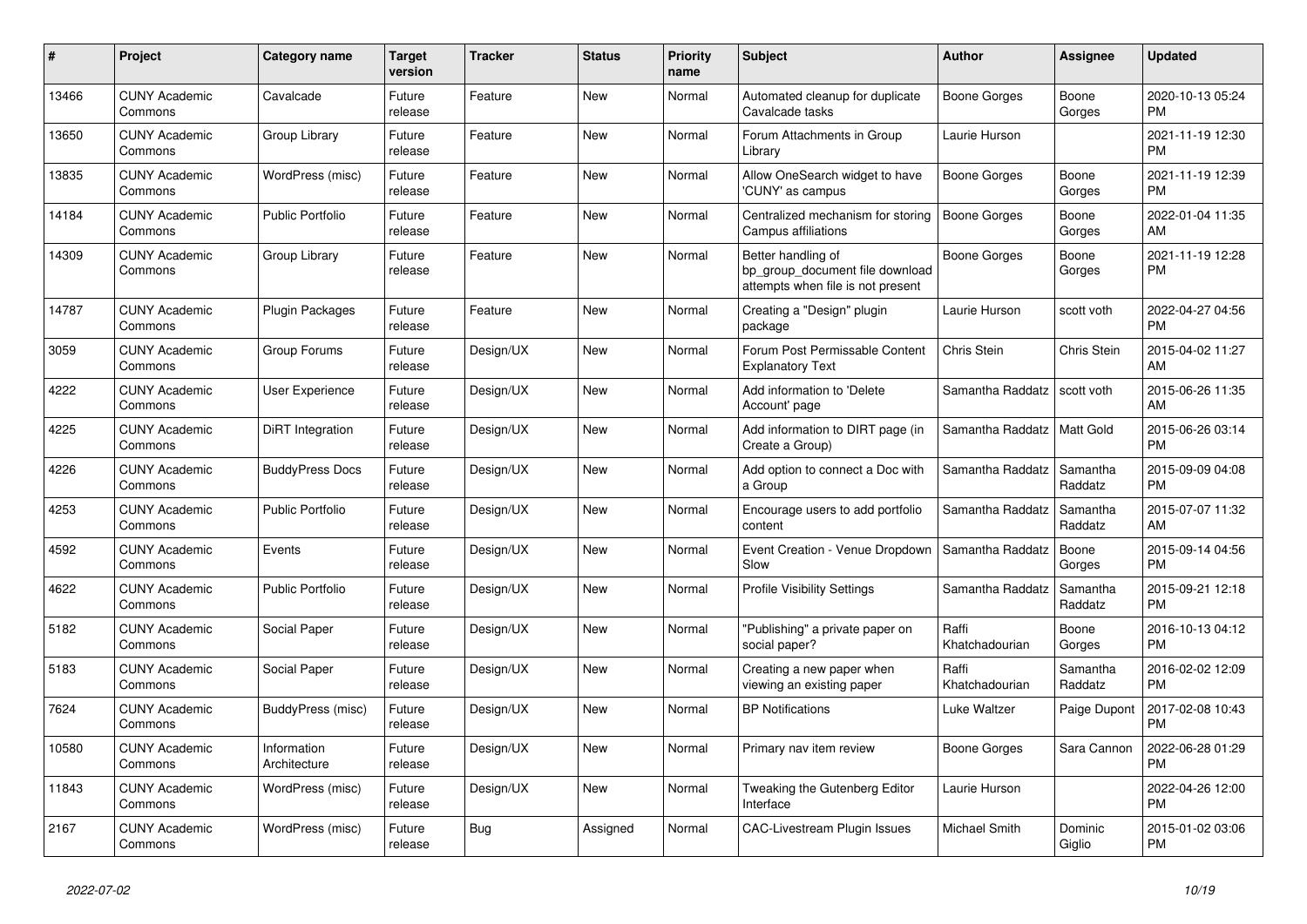| $\#$ | <b>Project</b>                  | Category name              | <b>Target</b><br>version | <b>Tracker</b> | <b>Status</b> | Priority<br>name | <b>Subject</b>                                                                       | <b>Author</b>           | Assignee            | <b>Updated</b>                |
|------|---------------------------------|----------------------------|--------------------------|----------------|---------------|------------------|--------------------------------------------------------------------------------------|-------------------------|---------------------|-------------------------------|
| 4388 | <b>CUNY Academic</b><br>Commons | WordPress (misc)           | Future<br>release        | <b>Bug</b>     | Assigned      | Normal           | Repeated request for<br>authentication.                                              | Alice.Lynn<br>McMichael | Raymond<br>Hoh      | 2015-08-11 07:35<br><b>PM</b> |
| 4438 | <b>CUNY Academic</b><br>Commons | Events                     | Future<br>release        | Bug            | Assigned      | Normal           | Events Calendar - Export<br><b>Recurring Events</b>                                  | scott voth              | Daniel Jones        | 2016-05-23 04:25<br><b>PM</b> |
| 4661 | <b>CUNY Academic</b><br>Commons | User Experience            | Future<br>release        | <b>Bug</b>     | Assigned      | Normal           | Simplify Events text                                                                 | <b>Matt Gold</b>        | Samantha<br>Raddatz | 2015-10-02 09:06<br><b>PM</b> |
| 5268 | <b>CUNY Academic</b><br>Commons | Group Forums               | Future<br>release        | <b>Bug</b>     | Assigned      | Normal           | Long-time to post to multiple<br>groups                                              | Luke Waltzer            | Daniel Jones        | 2016-09-07 06:31<br><b>PM</b> |
| 5691 | <b>CUNY Academic</b><br>Commons | Blogs (BuddyPress)         | Future<br>release        | Bug            | Assigned      | High             | Differing numbers on Sites display                                                   | <b>Matt Gold</b>        | Raymond<br>Hoh      | 2016-06-13 01:37<br><b>PM</b> |
| 5827 | <b>CUNY Academic</b><br>Commons | <b>Public Portfolio</b>    | Future<br>release        | Bug            | Assigned      | Normal           | Academic Interests square bracket<br>links not working                               | scott voth              | Chris Stein         | 2016-08-11 11:59<br><b>PM</b> |
| 9835 | <b>CUNY Academic</b><br>Commons | Group Forums               | Future<br>release        | <b>Bug</b>     | Assigned      | Normal           | add a "like" function?                                                               | Marilyn Weber           | <b>Erik Trainer</b> | 2018-06-05 01:49<br><b>PM</b> |
| 58   | <b>CUNY Academic</b><br>Commons | BuddyPress (misc)          | Future<br>release        | Feature        | Assigned      | Low              | Make member search sortable by<br>last name                                          | Roberta Brody           | Boone<br>Gorges     | 2010-08-26 02:38<br>PM        |
| 287  | <b>CUNY Academic</b><br>Commons | WordPress (misc)           | Future<br>release        | Feature        | Assigned      | Normal           | Create troubleshooting tool for<br>account sign-up                                   | Matt Gold               | Boone<br>Gorges     | 2015-11-09 06:17<br><b>PM</b> |
| 310  | <b>CUNY Academic</b><br>Commons | BuddyPress (misc)          | Future<br>release        | Feature        | Assigned      | Low              | <b>Friend Request Email</b>                                                          | Matt Gold               | Samantha<br>Raddatz | 2015-11-09 05:08<br><b>PM</b> |
| 333  | <b>CUNY Academic</b><br>Commons | <b>Email Notifications</b> | Future<br>release        | Feature        | Assigned      | Low              | <b>Delay Forum Notification Email</b><br>Delivery Until After Editing Period<br>Ends | Matt Gold               | Raymond<br>Hoh      | 2015-11-09 06:01<br><b>PM</b> |
| 365  | <b>CUNY Academic</b><br>Commons | WordPress (misc)           | Future<br>release        | Feature        | Assigned      | Normal           | <b>Create Mouseover Tooltips</b><br>throughout Site                                  | <b>Matt Gold</b>        | Chris Stein         | 2015-11-09 06:18<br><b>PM</b> |
| 370  | <b>CUNY Academic</b><br>Commons | Registration               | Future<br>release        | Feature        | Assigned      | High             | <b>Guest Accounts</b>                                                                | Matt Gold               | Matt Gold           | 2015-04-09 09:33<br><b>PM</b> |
| 377  | <b>CUNY Academic</b><br>Commons | BuddyPress (misc)          | Future<br>release        | Feature        | Assigned      | Normal           | Like buttons                                                                         | Matt Gold               | Boone<br>Gorges     | 2010-11-16 05:13<br><b>PM</b> |
| 412  | <b>CUNY Academic</b><br>Commons | <b>WordPress Themes</b>    | Future<br>release        | Feature        | Assigned      | Normal           | <b>Featured Themes</b>                                                               | Matt Gold               | Dominic<br>Giglio   | 2015-01-05 08:44<br><b>PM</b> |
| 435  | <b>CUNY Academic</b><br>Commons | BuddyPress (misc)          | Future<br>release        | Feature        | Assigned      | Normal           | Include Avatar Images in Forum<br><b>Post Notification Emails</b>                    | <b>Matt Gold</b>        | Boone<br>Gorges     | 2010-12-08 12:40<br><b>PM</b> |
| 481  | <b>CUNY Academic</b><br>Commons | Groups (misc)              | Future<br>release        | Feature        | Assigned      | Normal           | ability to archive inactive groups<br>and blogs                                      | Michael Mandiberg       | Samantha<br>Raddatz | 2015-11-09 05:56<br><b>PM</b> |
| 497  | <b>CUNY Academic</b><br>Commons | <b>WordPress Plugins</b>   | Future<br>release        | Feature        | Assigned      | Normal           | Drag and Drop Ordering on<br>Gallery Post Plugin                                     | Matt Gold               | Ron Rennick         | 2015-11-09 06:18<br><b>PM</b> |
| 500  | <b>CUNY Academic</b><br>Commons | BuddyPress (misc)          | Future<br>release        | Feature        | Assigned      | Normal           | <b>Export Group Data</b>                                                             | <b>Matt Gold</b>        | Boone<br>Gorges     | 2010-12-19 12:09<br><b>PM</b> |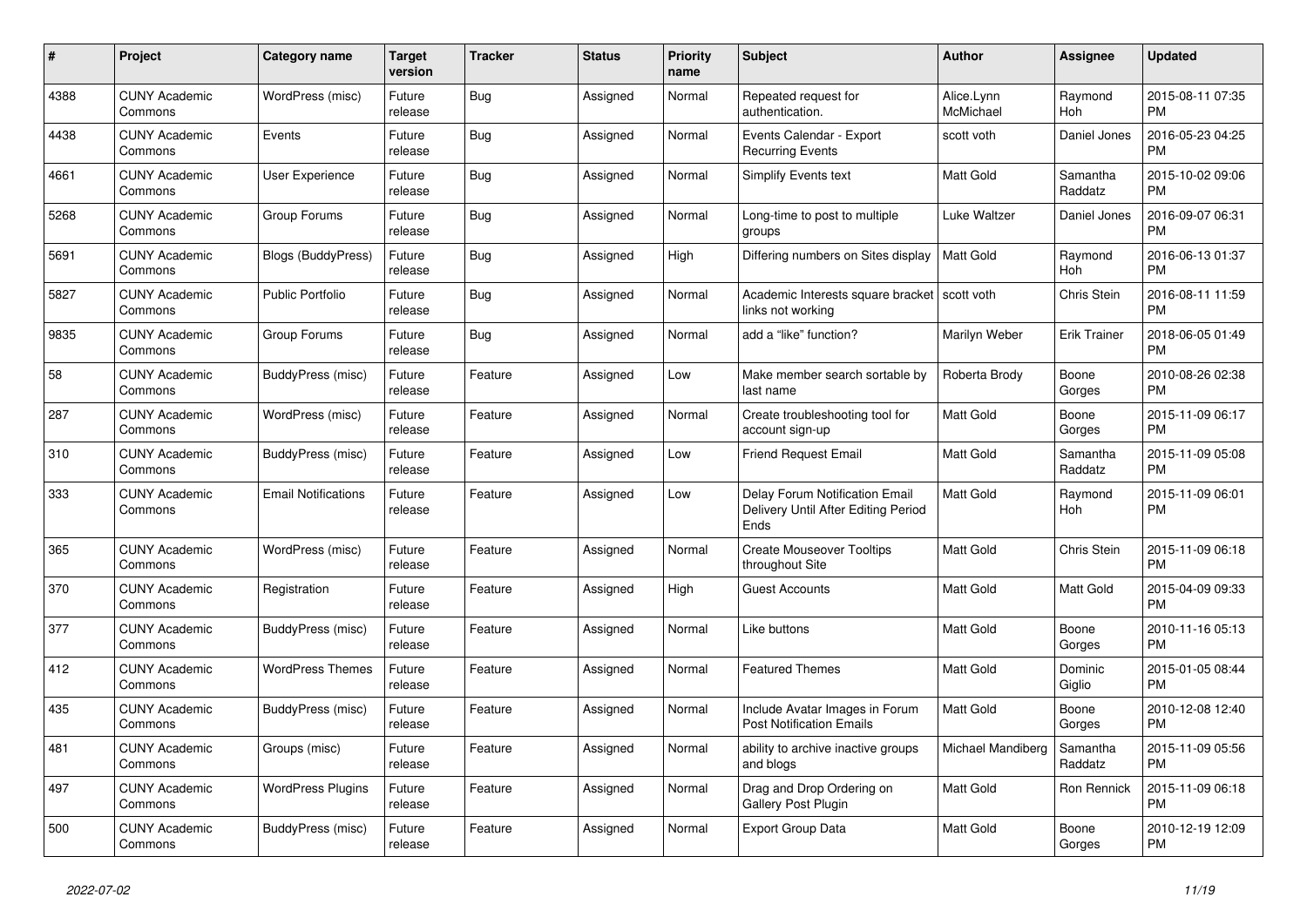| #    | Project                         | <b>Category name</b>     | <b>Target</b><br>version | <b>Tracker</b> | <b>Status</b> | Priority<br>name | <b>Subject</b>                                                               | <b>Author</b>       | <b>Assignee</b>     | <b>Updated</b>                |
|------|---------------------------------|--------------------------|--------------------------|----------------|---------------|------------------|------------------------------------------------------------------------------|---------------------|---------------------|-------------------------------|
| 519  | <b>CUNY Academic</b><br>Commons | <b>BuddyPress Docs</b>   | Future<br>release        | Feature        | Assigned      | Low              | TOC for individual docs - for new<br>BP "wiki-like" plugin                   | scott voth          | Boone<br>Gorges     | 2015-11-09 05:54<br>PM.       |
| 554  | <b>CUNY Academic</b><br>Commons | <b>BuddyPress (misc)</b> | Future<br>release        | Feature        | Assigned      | Normal           | Add Trackback notifications to<br>site-wide activity feed                    | Matt Gold           | Boone<br>Gorges     | 2015-11-09 06:19<br><b>PM</b> |
| 585  | <b>CUNY Academic</b><br>Commons | Group Forums             | Future<br>release        | Feature        | Assigned      | Normal           | Merge Forum Topics                                                           | Sarah Morgano       | Boone<br>Gorges     | 2011-07-06 04:11<br><b>PM</b> |
| 599  | <b>CUNY Academic</b><br>Commons | BuddyPress (misc)        | Future<br>release        | Feature        | Assigned      | Normal           | Consider adding rating plugins for<br>BuddyPress/BBPress                     | <b>Matt Gold</b>    | Boone<br>Gorges     | 2011-08-22 06:50<br>PM.       |
| 618  | <b>CUNY Academic</b><br>Commons | <b>BuddyPress Docs</b>   | Future<br>release        | Feature        | Assigned      | Normal           | BuddyPress Docs: export formats                                              | <b>Boone Gorges</b> | Boone<br>Gorges     | 2015-11-09 05:38<br><b>PM</b> |
| 635  | <b>CUNY Academic</b><br>Commons | <b>BuddyPress (misc)</b> | Future<br>release        | Feature        | Assigned      | Normal           | Big Blue Button -<br>Videoconferencing in Groups and<br><b>Blogs</b>         | <b>Matt Gold</b>    | Boone<br>Gorges     | 2011-03-14 03:24<br>PM.       |
| 653  | <b>CUNY Academic</b><br>Commons | Group Blogs              | Future<br>release        | Feature        | Assigned      | Normal           | Redesign Integration of Groups<br>and Blogs                                  | <b>Matt Gold</b>    | Samantha<br>Raddatz | 2015-11-09 05:40<br><b>PM</b> |
| 658  | <b>CUNY Academic</b><br>Commons | <b>WordPress Plugins</b> | Future<br>release        | Feature        | Assigned      | Normal           | Rebulid Sitewide Tag Suggestion                                              | <b>Matt Gold</b>    | Boone<br>Gorges     | 2015-01-05 08:47<br>PM.       |
| 940  | <b>CUNY Academic</b><br>Commons | Redmine                  | Future<br>release        | Feature        | Assigned      | Low              | Communication with users after<br>releases                                   | <b>Matt Gold</b>    | Dominic<br>Giglio   | 2012-09-09 04:36<br><b>PM</b> |
| 1105 | <b>CUNY Academic</b><br>Commons | WordPress (misc)         | Future<br>release        | Feature        | Assigned      | Normal           | Rephrase Blog Privacy Options                                                | <b>Matt Gold</b>    | Samantha<br>Raddatz | 2015-11-09 06:19<br><b>PM</b> |
| 1165 | <b>CUNY Academic</b><br>Commons | <b>Email Invitations</b> | Future<br>release        | Feature        | Assigned      | Low              | Allow saved lists of invitees under<br>Send Invites                          | Boone Gorges        | Boone<br>Gorges     | 2015-11-09 06:03<br><b>PM</b> |
| 1192 | <b>CUNY Academic</b><br>Commons | <b>Group Files</b>       | Future<br>release        | Feature        | Assigned      | Low              | When posting group files, allow<br>users to add a category without<br>saving | <b>Matt Gold</b>    | Raymond<br>Hoh      | 2015-11-09 05:53<br>PM        |
| 1417 | <b>CUNY Academic</b><br>Commons | <b>BuddyPress Docs</b>   | Future<br>release        | Feature        | Assigned      | Low              | Bulk actions for BuddyPress Docs                                             | <b>Boone Gorges</b> | Boone<br>Gorges     | 2016-10-17 10:41<br>PM.       |
| 1422 | <b>CUNY Academic</b><br>Commons | <b>BuddyPress Docs</b>   | Future<br>release        | Feature        | Assigned      | Normal           | Make "created Doc" activity icons<br>non-mini                                | <b>Boone Gorges</b> | Boone<br>Gorges     | 2015-11-09 05:48<br><b>PM</b> |
| 1423 | <b>CUNY Academic</b><br>Commons | <b>BuddyPress (misc)</b> | Future<br>release        | Feature        | Assigned      | Low              | Show an avatar for pingback<br>comment activity items                        | Boone Gorges        | <b>Tahir Butt</b>   | 2016-10-24 12:03<br><b>PM</b> |
| 1460 | <b>CUNY Academic</b><br>Commons | Analytics                | Future<br>release        | Feature        | Assigned      | Normal           | <b>Update System Report</b>                                                  | <b>Brian Foote</b>  | Boone<br>Gorges     | 2015-11-09 06:13<br>PM        |
| 1508 | <b>CUNY Academic</b><br>Commons | WordPress (misc)         | Future<br>release        | Feature        | Assigned      | Normal           | Share login cookies across<br>mapped domains                                 | Boone Gorges        | Boone<br>Gorges     | 2012-07-02 12:12<br>PM.       |
| 1562 | <b>CUNY Academic</b><br>Commons | <b>WordPress Plugins</b> | Future<br>release        | Feature        | Assigned      | Low              | Play with NYT Collaborative<br>Authoring Tool                                | Matt Gold           | Boone<br>Gorges     | 2015-01-05 08:47<br><b>PM</b> |
| 1744 | <b>CUNY Academic</b><br>Commons | <b>BuddyPress Docs</b>   | Future<br>release        | Feature        | Assigned      | Normal           | Spreadsheet-style Docs                                                       | Boone Gorges        | Boone<br>Gorges     | 2015-11-09 06:13<br><b>PM</b> |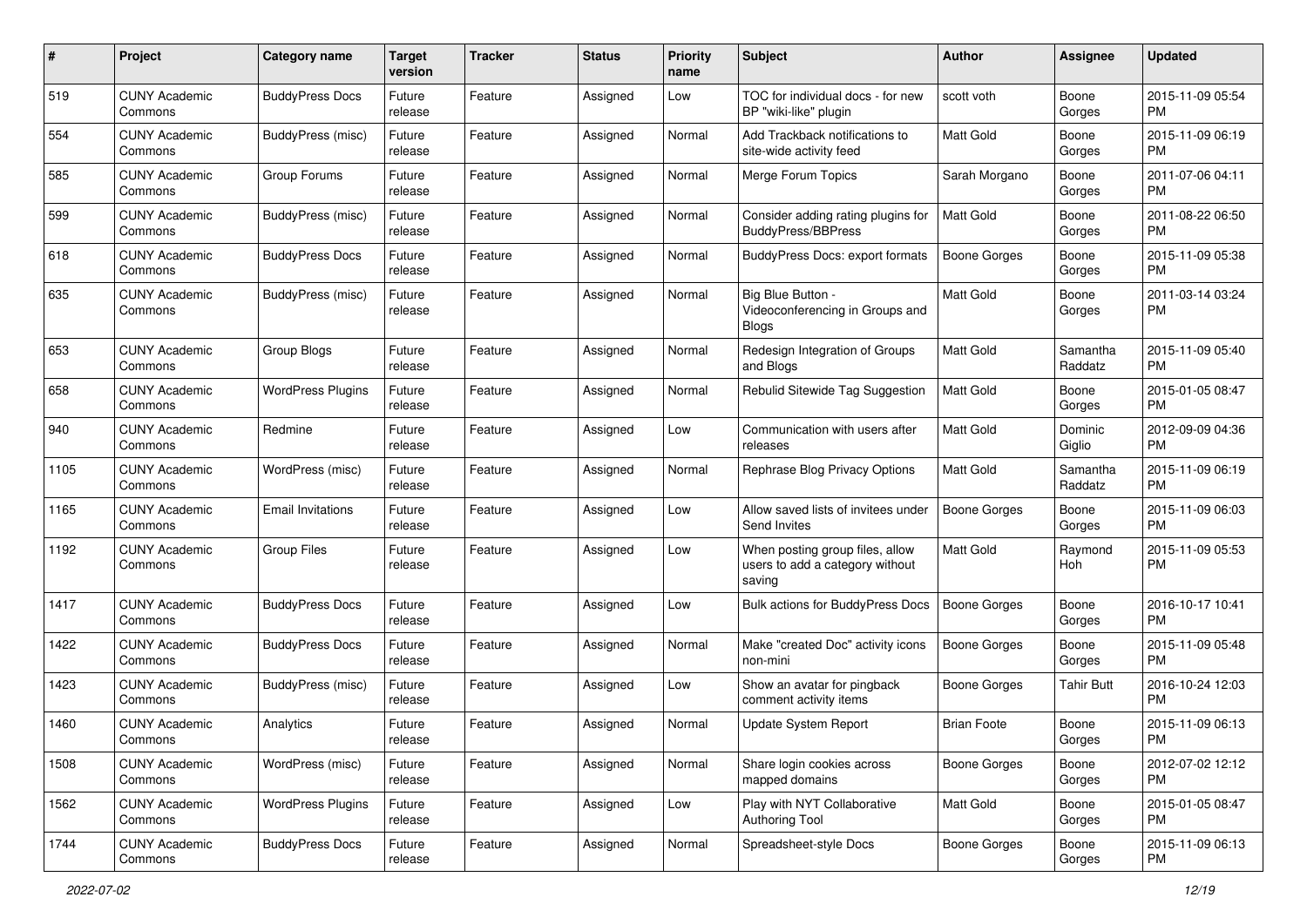| #    | Project                         | <b>Category name</b>     | <b>Target</b><br>version | <b>Tracker</b> | <b>Status</b> | <b>Priority</b><br>name | <b>Subject</b>                                                        | <b>Author</b>    | Assignee          | <b>Updated</b>                |
|------|---------------------------------|--------------------------|--------------------------|----------------|---------------|-------------------------|-----------------------------------------------------------------------|------------------|-------------------|-------------------------------|
| 1888 | <b>CUNY Academic</b><br>Commons | Home Page                | Future<br>release        | Feature        | Assigned      | Normal                  | Refactor BP MPO Activity Filter to<br>support proper pagination       | Sarah Morgano    | Boone<br>Gorges   | 2014-05-01 07:11<br><b>PM</b> |
| 1983 | <b>CUNY Academic</b><br>Commons | Home Page                | Future<br>release        | Feature        | Assigned      | Low                     | Media Library integration with<br><b>Featured Content plugin</b>      | Boone Gorges     | Dominic<br>Giglio | 2014-03-17 10:34<br>AM        |
| 2013 | <b>CUNY Academic</b><br>Commons | <b>Public Portfolio</b>  | Future<br>release        | Feature        | Assigned      | Low                     | Have Profile Privacy Options show<br>up only for filled-in fields     | Matt Gold        | Boone<br>Gorges   | 2015-11-09 06:09<br><b>PM</b> |
| 2223 | <b>CUNY Academic</b><br>Commons | <b>WordPress Plugins</b> | Future<br>release        | Feature        | Assigned      | Low                     | Add Participad to the CUNY<br><b>Academic Commons</b>                 | <b>Matt Gold</b> | Boone<br>Gorges   | 2014-09-17 10:03<br><b>PM</b> |
| 2325 | <b>CUNY Academic</b><br>Commons | BuddyPress (misc)        | Future<br>release        | Feature        | Assigned      | Low                     | Profile should have separate fields<br>for first/last names           | local admin      | Boone<br>Gorges   | 2015-11-09 06:09<br><b>PM</b> |
| 2523 | <b>CUNY Academic</b><br>Commons | <b>BuddyPress Docs</b>   | Future<br>release        | Feature        | Assigned      | Normal                  | Allow Users to Upload Images to<br><b>BP</b> Docs                     | Matt Gold        | Boone<br>Gorges   | 2015-11-09 06:14<br><b>PM</b> |
| 2610 | <b>CUNY Academic</b><br>Commons | Group Invitations        | Future<br>release        | Feature        | Assigned      | Low                     | Request: Custom invitation<br>message to group invites                | local admin      | Boone<br>Gorges   | 2015-11-09 06:13<br><b>PM</b> |
| 2754 | <b>CUNY Academic</b><br>Commons | Design                   | Future<br>release        | Feature        | Assigned      | Normal                  | Determine strategy for CAC logo<br>handling in top header             | Micki Kaufman    | Chris Stein       | 2015-01-05 08:53<br><b>PM</b> |
| 2832 | <b>CUNY Academic</b><br>Commons | Public Portfolio         | Future<br>release        | Feature        | Assigned      | Normal                  | Improve interface for (not)<br>auto-linking profile fields            | Boone Gorges     | Chris Stein       | 2015-01-05 08:52<br><b>PM</b> |
| 2881 | <b>CUNY Academic</b><br>Commons | <b>Public Portfolio</b>  | Future<br>release        | Feature        | Assigned      | Normal                  | Redesign the UX for Profiles                                          | Chris Stein      | Chris Stein       | 2016-10-13 12:45<br><b>PM</b> |
| 3002 | <b>CUNY Academic</b><br>Commons | Search                   | Future<br>release        | Feature        | Assigned      | Normal                  | Overhaul CAC search by using<br>external search appliance             | Boone Gorges     | Boone<br>Gorges   | 2020-07-15 03:05<br><b>PM</b> |
| 3042 | <b>CUNY Academic</b><br>Commons | <b>Public Portfolio</b>  | Future<br>release        | Feature        | Assigned      | Normal                  | Browsing member interests                                             | Matt Gold        | Boone<br>Gorges   | 2015-03-21 09:04<br><b>PM</b> |
| 3080 | <b>CUNY Academic</b><br>Commons | <b>Group Files</b>       | Future<br>release        | Feature        | Assigned      | Low                     | Create a system to keep track of<br>file changes                      | Matt Gold        | Boone<br>Gorges   | 2014-02-26 10:04<br><b>PM</b> |
| 3090 | <b>CUNY Academic</b><br>Commons | Twitter page             | Future<br>release        | Feature        | Assigned      | Normal                  | Prevent Retweets from showing<br>up on Commons twitter page           | <b>Matt Gold</b> | <b>Tahir Butt</b> | 2016-10-24 11:31<br>AM        |
| 3192 | <b>CUNY Academic</b><br>Commons | Group Forums             | Future<br>release        | Feature        | Assigned      | Normal                  | Customizable forum views for<br>bbPress 2.x group forums              | Boone Gorges     | Raymond<br>Hoh    | 2015-11-09 12:47<br><b>PM</b> |
| 3193 | <b>CUNY Academic</b><br>Commons | Group Forums             | Future<br>release        | Feature        | Assigned      | Normal                  | bbPress 2.x dynamic roles and<br><b>RBE</b>                           | Boone Gorges     | Boone<br>Gorges   | 2014-09-30 01:30<br><b>PM</b> |
| 3220 | <b>CUNY Academic</b><br>Commons | <b>Public Portfolio</b>  | Future<br>release        | Feature        | Assigned      | Normal                  | Add indent/outdent option to<br>Formatting Buttons on Profile<br>Page | <b>Matt Gold</b> | Boone<br>Gorges   | 2014-05-21 10:39<br><b>PM</b> |
| 3308 | <b>CUNY Academic</b><br>Commons | Group Invitations        | Future<br>release        | Feature        | Assigned      | Normal                  | Allow members to rescind group<br>invitations                         | Matt Gold        | Boone<br>Gorges   | 2015-04-01 08:53<br><b>PM</b> |
| 3330 | <b>CUNY Academic</b><br>Commons | My Commons               | Future<br>release        | Feature        | Assigned      | Normal                  | "Commons Information" tool                                            | Boone Gorges     | Chris Stein       | 2014-09-22 08:46<br><b>PM</b> |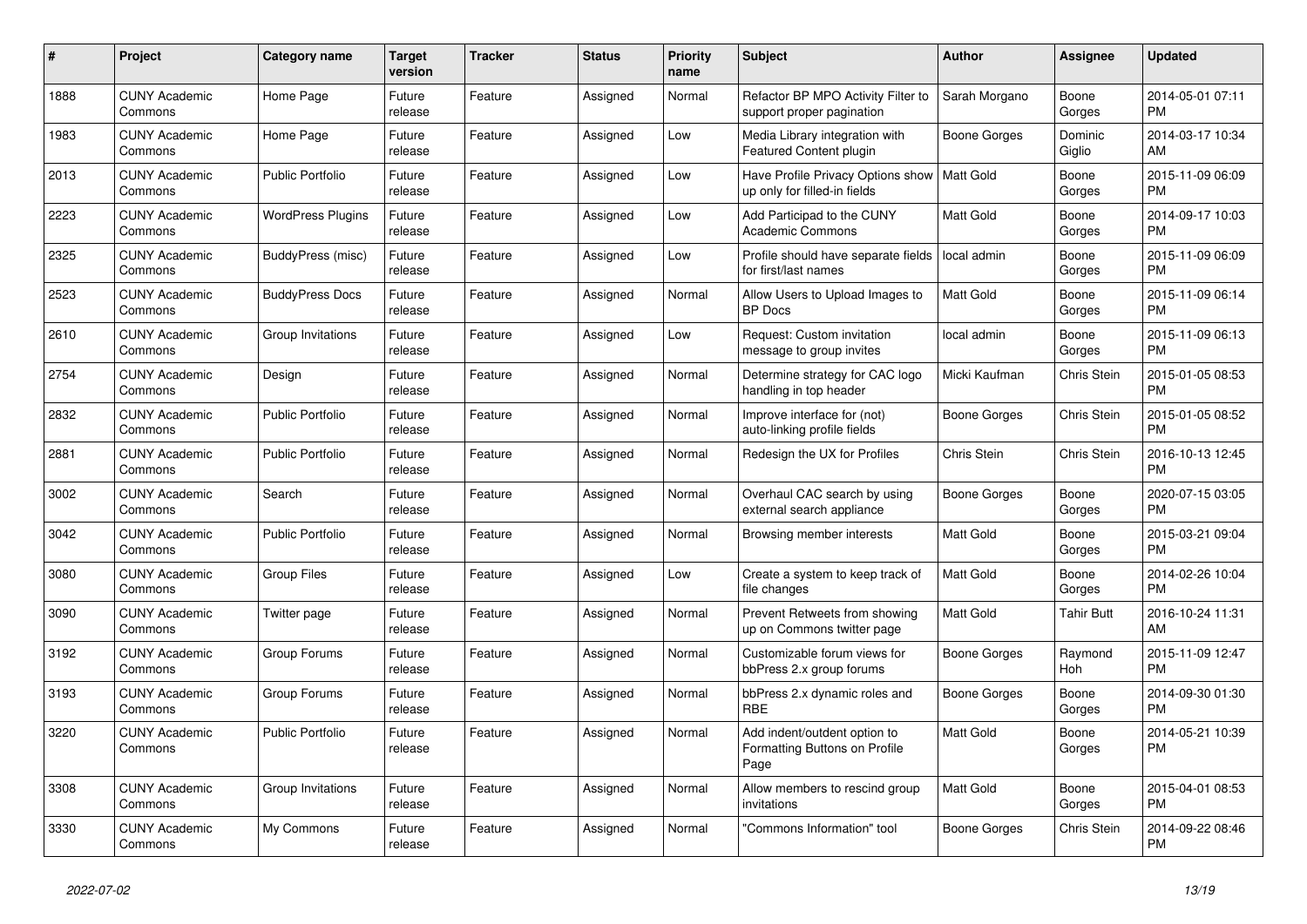| #    | <b>Project</b>                  | Category name           | <b>Target</b><br>version | <b>Tracker</b> | <b>Status</b> | Priority<br>name | <b>Subject</b>                                                             | <b>Author</b>    | Assignee            | <b>Updated</b>                |
|------|---------------------------------|-------------------------|--------------------------|----------------|---------------|------------------|----------------------------------------------------------------------------|------------------|---------------------|-------------------------------|
| 3354 | <b>CUNY Academic</b><br>Commons | <b>Group Files</b>      | Future<br>release        | Feature        | Assigned      | Low              | Allow Group Download of Multiple<br><b>Selected Files</b>                  | <b>Matt Gold</b> | Chris Stein         | 2014-08-01 08:50<br>AM        |
| 3458 | <b>CUNY Academic</b><br>Commons | Groups (misc)           | Future<br>release        | Feature        | Assigned      | Normal           | Filter Members of Group by<br>Campus                                       | Michael Smith    | Samantha<br>Raddatz | 2014-09-26 08:32<br><b>PM</b> |
| 3473 | <b>CUNY Academic</b><br>Commons | User Experience         | Future<br>release        | Feature        | Assigned      | Normal           | Commons profile: Add help info<br>about "Positions" replacing "title"      | Keith Miyake     | Samantha<br>Raddatz | 2015-11-09 02:28<br><b>PM</b> |
| 3475 | <b>CUNY Academic</b><br>Commons | Events                  | Future<br>release        | Feature        | Assigned      | Normal           | Request to add plugin to<br>streamline room<br>booking/appointment booking | Naomi Barrettara | Boone<br>Gorges     | 2014-12-01 05:14<br><b>PM</b> |
| 3517 | <b>CUNY Academic</b><br>Commons | My Commons              | Future<br>release        | Feature        | Assigned      | Normal           | Mute/Unmute My Commons<br>updates                                          | Matt Gold        | Raymond<br>Hoh      | 2015-11-09 01:19<br><b>PM</b> |
| 3536 | <b>CUNY Academic</b><br>Commons | My Commons              | Future<br>release        | Feature        | Assigned      | Normal           | Infinite Scroll on My Commons<br>page                                      | Matt Gold        | Raymond<br>Hoh      | 2015-04-13 04:42<br><b>PM</b> |
| 3662 | <b>CUNY Academic</b><br>Commons | <b>SEO</b>              | Future<br>release        | Feature        | Assigned      | Normal           | Duplicate Content/SEO/Google<br>issues                                     | <b>Matt Gold</b> | Raymond<br>Hoh      | 2015-04-13 04:37<br><b>PM</b> |
| 3759 | <b>CUNY Academic</b><br>Commons | WordPress (misc)        | Future<br>release        | Feature        | Assigned      | Normal           | Review Interface for Adding Users<br>to Blogs                              | <b>Matt Gold</b> | Boone<br>Gorges     | 2015-03-24 05:52<br><b>PM</b> |
| 3768 | <b>CUNY Academic</b><br>Commons | <b>Public Portfolio</b> | Future<br>release        | Feature        | Assigned      | Normal           | Institutions/Past positions on<br>public portfolios                        | Matt Gold        | Boone<br>Gorges     | 2018-04-23 10:44<br>AM        |
| 3770 | <b>CUNY Academic</b><br>Commons | <b>Public Portfolio</b> | Future<br>release        | Feature        | Assigned      | Normal           | Improve Layout/Formatting of<br>Positions Area on Public Portfolios        | <b>Matt Gold</b> | <b>Chris Stein</b>  | 2015-04-01 09:17<br><b>PM</b> |
| 4053 | <b>CUNY Academic</b><br>Commons | Events                  | Future<br>release        | Feature        | Assigned      | Normal           | Create new tab for past events                                             | Matt Gold        | Boone<br>Gorges     | 2015-05-12 02:10<br><b>PM</b> |
| 4238 | <b>CUNY Academic</b><br>Commons | Events                  | Future<br>release        | Feature        | Assigned      | Normal           | Copy Events to Other Groups?                                               | Matt Gold        | Boone<br>Gorges     | 2015-07-02 10:08<br>AM        |
| 4980 | <b>CUNY Academic</b><br>Commons | Home Page               | Future<br>release        | Feature        | Assigned      | Normal           | CAC Featured Content -- Adding<br>Randomization                            | <b>Matt Gold</b> | Boone<br>Gorges     | 2016-12-12 03:01<br><b>PM</b> |
| 5016 | <b>CUNY Academic</b><br>Commons | Events                  | Future<br>release        | Feature        | Assigned      | Low              | Allow comments to be posted on<br>events                                   | <b>Matt Gold</b> | Raymond<br>Hoh      | 2019-03-01 02:23<br><b>PM</b> |
| 5225 | <b>CUNY Academic</b><br>Commons | Registration            | Future<br>release        | Feature        | Assigned      | Normal           | On-boarding Issues                                                         | Luke Waltzer     | Samantha<br>Raddatz | 2016-02-12 02:58<br><b>PM</b> |
| 5234 | <b>CUNY Academic</b><br>Commons | Membership              | Future<br>release        | Feature        | Assigned      | Normal           | Write Unconfirmed patch for WP                                             | Boone Gorges     | Boone<br>Gorges     | 2016-10-24 11:18<br>AM        |
| 5316 | <b>CUNY Academic</b><br>Commons | User Experience         | Future<br>release        | Feature        | Assigned      | Normal           | Prompt user email address<br>updates                                       | Matt Gold        | Stephen Real        | 2016-12-21 03:30<br><b>PM</b> |
| 5581 | <b>CUNY Academic</b><br>Commons | Analytics               | Future<br>release        | Feature        | Assigned      | Normal           | <b>Explore alternatives to Google</b><br>Analytics                         | <b>Matt Gold</b> | Valerie<br>Townsend | 2020-04-17 03:12<br><b>PM</b> |
| 5696 | <b>CUNY Academic</b><br>Commons | Events                  | Future<br>release        | Feature        | Assigned      | Normal           | Events Calendar - display options<br>/ calendar aggregation                | <b>Matt Gold</b> | Boone<br>Gorges     | 2016-10-13 11:44<br>AM        |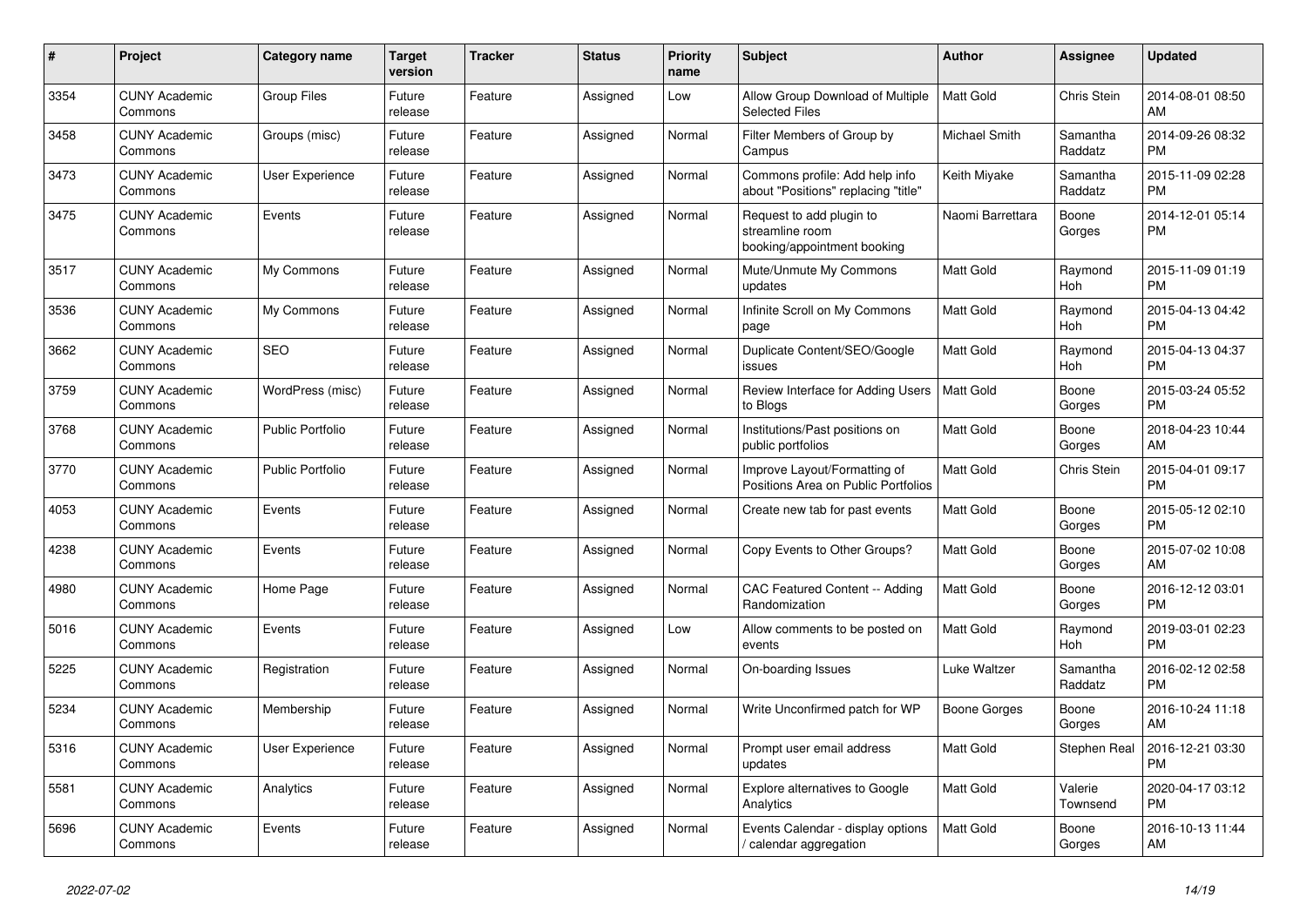| $\#$  | Project                         | <b>Category name</b>       | <b>Target</b><br>version | <b>Tracker</b> | <b>Status</b> | Priority<br>name | <b>Subject</b>                                                                             | <b>Author</b>     | <b>Assignee</b>     | <b>Updated</b>                |
|-------|---------------------------------|----------------------------|--------------------------|----------------|---------------|------------------|--------------------------------------------------------------------------------------------|-------------------|---------------------|-------------------------------|
| 5955  | <b>CUNY Academic</b><br>Commons | Outreach                   | Future<br>release        | Feature        | Assigned      | Normal           | Create auto-newsletter for<br>commons members                                              | Matt Gold         | Luke Waltzer        | 2016-08-30 10:34<br>AM        |
| 6426  | <b>CUNY Academic</b><br>Commons | Spam/Spam<br>Prevention    | Future<br>release        | Feature        | Assigned      | Normal           | Force captcha on all comments?                                                             | <b>Matt Gold</b>  | <b>Tahir Butt</b>   | 2016-10-24 02:06<br><b>PM</b> |
| 8836  | <b>CUNY Academic</b><br>Commons | <b>Blogs (BuddyPress)</b>  | Future<br>release        | Feature        | Assigned      | Normal           | Redesign site launch process                                                               | <b>Matt Gold</b>  | Boone<br>Gorges     | 2019-10-03 02:49<br><b>PM</b> |
| 8900  | <b>CUNY Academic</b><br>Commons | Accessibility              | Future<br>release        | Feature        | Assigned      | Normal           | Look into tools to enforce<br>accessibility in WP environment                              | Matt Gold         | Boone<br>Gorges     | 2022-04-26 11:59<br>AM        |
| 8901  | <b>CUNY Academic</b><br>Commons | Accessibility              | Future<br>release        | Feature        | Assigned      | Normal           | Theme analysis for accessibility                                                           | Matt Gold         | Boone<br>Gorges     | 2022-04-26 11:59<br>AM        |
| 9028  | <b>CUNY Academic</b><br>Commons | Onboarding                 | Future<br>release        | Feature        | Assigned      | Normal           | suggest groups to new members<br>during the registration process                           | <b>Matt Gold</b>  | <b>Chris Stein</b>  | 2018-10-24 12:34<br><b>PM</b> |
| 9895  | <b>CUNY Academic</b><br>Commons | Onboarding                 | Future<br>release        | Feature        | Assigned      | Normal           | Add "Accept Invitation"<br>link/button/function to Group<br>and/or Site invitation emails? | Luke Waltzer      | Boone<br>Gorges     | 2018-06-07 12:42<br><b>PM</b> |
| 10368 | <b>CUNY Academic</b><br>Commons |                            | Future<br>release        | Feature        | Assigned      | Normal           | Use ORCID data to populate<br>academic profile page                                        | Stephen Francoeur | Boone<br>Gorges     | 2018-09-25 01:53<br><b>PM</b> |
| 10659 | <b>CUNY Academic</b><br>Commons | Group Forums               | Future<br>release        | Feature        | Assigned      | Normal           | Post to multiple groups via email                                                          | <b>Matt Gold</b>  | Raymond<br>Hoh      | 2018-11-15 12:54<br>AM        |
| 15604 | <b>CUNY Academic</b><br>Commons | <b>Email Notifications</b> | Future<br>release        | Feature        | Assigned      | Normal           | <b>Restructure Commons Group</b><br>Digest Email Messages                                  | Matt Gold         | Boone<br>Gorges     | 2022-05-26 10:45<br>AM        |
| 3492  | <b>CUNY Academic</b><br>Commons | <b>WordPress Themes</b>    | Future<br>release        | Support        | Assigned      | Normal           | Add CBOX theme to the<br>Commons                                                           | scott voth        | Raymond<br>Hoh      | 2014-10-08 05:55<br><b>PM</b> |
| 860   | <b>CUNY Academic</b><br>Commons | Design                     | Future<br>release        | Design/UX      | Assigned      | Normal           | <b>Standardize Button Treatment</b><br><b>Across the Commons</b>                           | Chris Stein       | Chris Stein         | 2014-05-01 09:45<br>AM        |
| 3577  | <b>CUNY Academic</b><br>Commons | My Commons                 | Future<br>release        | Design/UX      | Assigned      | Normal           | Replies to items in My Commons                                                             | Matt Gold         | Raymond<br>Hoh      | 2015-04-09 05:19<br><b>PM</b> |
| 4221  | <b>CUNY Academic</b><br>Commons | Group Forums               | Future<br>release        | Design/UX      | Assigned      | Normal           | Add 'Number of Posts' display<br>option to Forum page                                      | Samantha Raddatz  | Samantha<br>Raddatz | 2015-06-26 02:21<br><b>PM</b> |
| 4404  | <b>CUNY Academic</b><br>Commons | <b>Public Portfolio</b>    | Future<br>release        | Design/UX      | Assigned      | Normal           | Change color of permissions info<br>on portfolio editing interface                         | <b>Matt Gold</b>  | Samantha<br>Raddatz | 2015-08-11 05:28<br><b>PM</b> |
| 4903  | <b>CUNY Academic</b><br>Commons | Events                     | Future<br>release        | Design/UX      | Assigned      | Normal           | Improving visual appearance of<br>event calendars                                          | Matt Gold         | Boone<br>Gorges     | 2016-10-13 11:51<br>AM        |
| 6392  | <b>CUNY Academic</b><br>Commons | Group Forums               | Future<br>release        | Design/UX      | Assigned      | Low              | Composition/Preview Panes in<br>Forum Posts                                                | Luke Waltzer      | Paige Dupont        | 2016-10-21 04:26<br><b>PM</b> |
| 8078  | <b>CUNY Academic</b><br>Commons | <b>WordPress Plugins</b>   | Future<br>release        | System Upgrade | Assigned      | Normal           | <b>CommentPress Updates</b>                                                                | Margaret Galvan   | Christian<br>Wach   | 2017-05-08 03:49<br><b>PM</b> |
| 3939  | <b>CUNY Academic</b><br>Commons | <b>WordPress Plugins</b>   | Future<br>release        | Bug            | Hold          | Normal           | Activity stream support for<br>Co-Authors Plus plugin                                      | Raymond Hoh       | Raymond<br>Hoh      | 2015-11-09 06:13<br><b>PM</b> |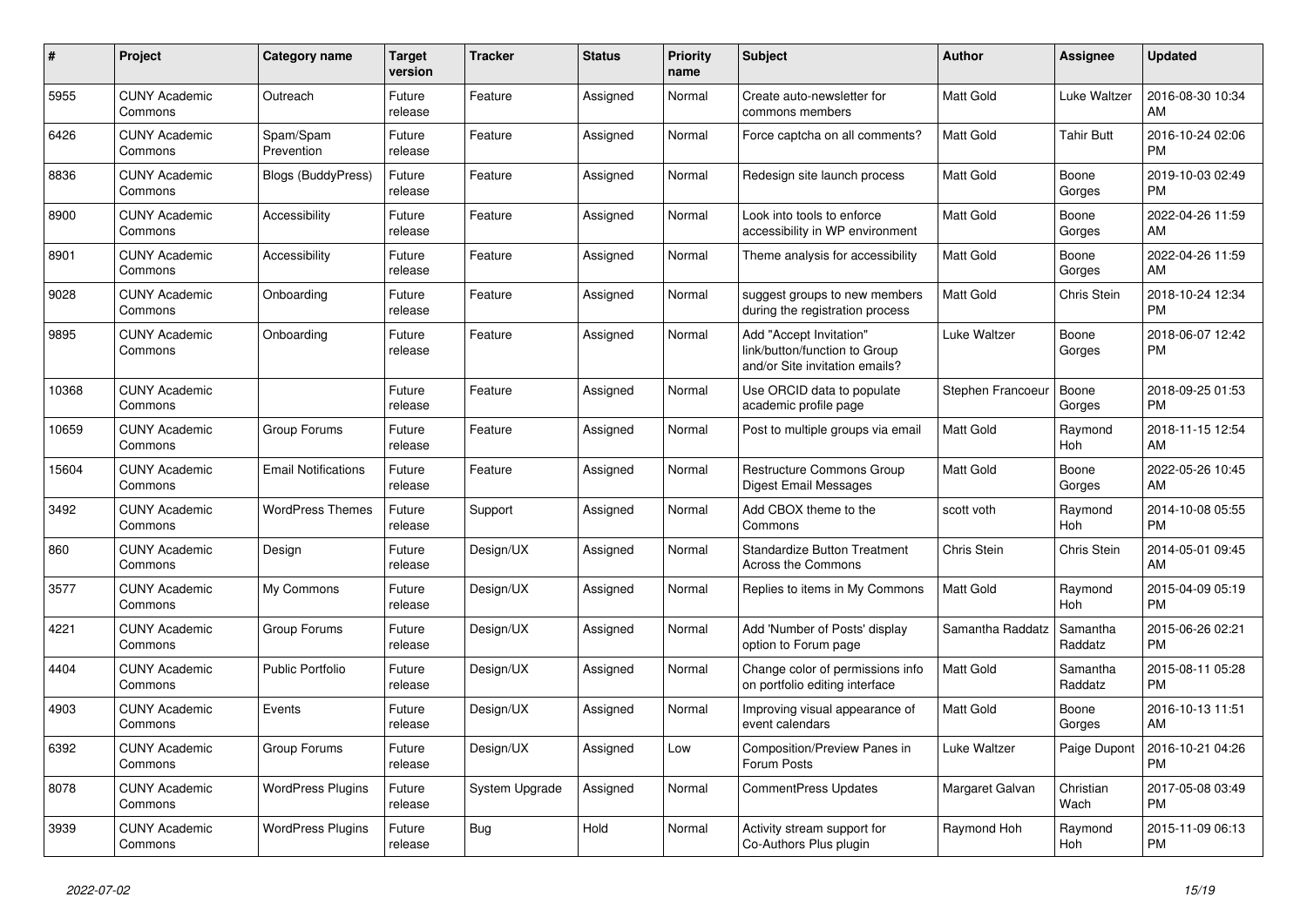| #     | Project                         | Category name              | <b>Target</b><br>version | <b>Tracker</b> | <b>Status</b>        | <b>Priority</b><br>name | <b>Subject</b>                                                                                  | <b>Author</b>    | <b>Assignee</b>     | <b>Updated</b>                |
|-------|---------------------------------|----------------------------|--------------------------|----------------|----------------------|-------------------------|-------------------------------------------------------------------------------------------------|------------------|---------------------|-------------------------------|
| 14113 | <b>CUNY Academic</b><br>Commons | WordPress (misc)           | Future<br>release        | Bug            | Hold                 | Normal                  | Block Editor Not Working on this<br>page - Json error                                           | scott voth       | Boone<br>Gorges     | 2021-03-05 11:01<br>AM        |
| 8756  | <b>CUNY Academic</b><br>Commons | Group Blogs                | Future<br>release        | Feature        | Hold                 | Normal                  | Connect multiple blogs to one<br>group?                                                         | Matt Gold        | Boone<br>Gorges     | 2017-09-30 10:42<br>AM        |
| 16092 | <b>CUNY Academic</b><br>Commons |                            | Future<br>release        | Feature        | Hold                 | Normal                  | Don't show main site in Site<br>search results                                                  | Boone Gorges     | Boone<br>Gorges     | 2022-05-17 03:12<br><b>PM</b> |
| 6356  | <b>CUNY Academic</b><br>Commons | <b>WordPress Plugins</b>   | Future<br>release        | Bug            | Reporter<br>Feedback | Low                     | Should Subscribe2 be<br>deprecated?                                                             | Luke Waltzer     |                     | 2017-03-20 12:20<br><b>PM</b> |
| 8675  | <b>CUNY Academic</b><br>Commons | User Onboarding            | Future<br>release        | Bug            | Reporter<br>Feedback | Low                     | Add new User search screen calls<br>for the input of email address but<br>doesn't work with one | Paul Hebert      | Boone<br>Gorges     | 2017-10-11 11:17<br>AM        |
| 9289  | <b>CUNY Academic</b><br>Commons | <b>WordPress Plugins</b>   | Future<br>release        | Bug            | Reporter<br>Feedback | Normal                  | Email Users Plugin                                                                              | Laurie Hurson    | Boone<br>Gorges     | 2018-10-24 12:34<br><b>PM</b> |
| 11971 | <b>CUNY Academic</b><br>Commons | <b>Email Notifications</b> | Future<br>release        | Bug            | Reporter<br>Feedback | Low                     | Pictures obscured in emailed post<br>notifications                                              | Marilyn Weber    | Raymond<br>Hoh      | 2019-11-21 01:14<br><b>PM</b> |
| 1456  | <b>CUNY Academic</b><br>Commons | Group Invitations          | Future<br>release        | Feature        | Reporter<br>Feedback | Low                     | Invite to Group Button from Profile<br>Field                                                    | <b>Matt Gold</b> | Samantha<br>Raddatz | 2015-11-09 05:59<br><b>PM</b> |
| 1544  | <b>CUNY Academic</b><br>Commons | Groups (misc)              | Future<br>release        | Feature        | Reporter<br>Feedback | Normal                  | Group Filtering and Sorting                                                                     | <b>Matt Gold</b> | <b>Chris Stein</b>  | 2019-03-01 02:25<br><b>PM</b> |
| 7115  | <b>CUNY Academic</b><br>Commons | Groups (misc)              | Future<br>release        | Feature        | Reporter<br>Feedback | Normal                  | make licensing info clear during<br>group creation                                              | <b>Matt Gold</b> | Raymond<br>Hoh      | 2020-12-08 11:32<br>AM        |
| 9947  | <b>CUNY Academic</b><br>Commons | <b>WordPress Plugins</b>   | Future<br>release        | Feature        | Reporter<br>Feedback | Normal                  | Install H5P quiz plugin                                                                         | <b>Matt Gold</b> | Boone<br>Gorges     | 2018-09-11 11:01<br>AM        |
| 11131 | <b>CUNY Academic</b><br>Commons |                            | Future<br>release        | Feature        | Reporter<br>Feedback | Normal                  | Image Annotation Plugins                                                                        | Laurie Hurson    |                     | 2019-02-26 11:33<br>AM        |
| 11945 | <b>CUNY Academic</b><br>Commons | Reckoning                  | Future<br>release        | Feature        | Reporter<br>Feedback | Normal                  | Add Comments bubble to<br>Reckoning views                                                       | Boone Gorges     | Boone<br>Gorges     | 2019-11-12 05:14<br><b>PM</b> |
| 12446 | <b>CUNY Academic</b><br>Commons | Groups (misc)              | Future<br>release        | Feature        | Reporter<br>Feedback | Normal                  | Toggle default site to group forum<br>posting                                                   | Laurie Hurson    | Laurie Hurson       | 2020-03-10 11:57<br>AM        |
| 5826  | <b>CUNY Academic</b><br>Commons | <b>WordPress Plugins</b>   | Future<br>release        | Support        | Reporter<br>Feedback | Normal                  | <b>Remove Subscription Options</b><br>plugin from directory                                     | Sarah Morgano    | Sarah<br>Morgano    | 2016-10-21 04:14<br><b>PM</b> |
| 9207  | <b>CUNY Academic</b><br>Commons |                            | Future<br>release        | Support        | Reporter<br>Feedback | Normal                  | display dashboards made in<br>Tableau?                                                          | Marilyn Weber    | Boone<br>Gorges     | 2018-04-10 10:42<br>AM        |
| 9211  | <b>CUNY Academic</b><br>Commons | <b>WordPress Plugins</b>   | Future<br>release        | Support        | Reporter<br>Feedback | Normal                  | Auto-Role Setting in Forum Plugin<br><b>Causing Some Confusion</b>                              | Luke Waltzer     | Boone<br>Gorges     | 2018-03-13 11:44<br>AM        |
| 11788 | <b>CUNY Academic</b><br>Commons | <b>WordPress Plugins</b>   | Future<br>release        | Support        | Reporter<br>Feedback | Normal                  | Plugin Request - Browse Aloud                                                                   | scott voth       |                     | 2019-09-24 08:42<br>AM        |
| 6014  | <b>CUNY Academic</b><br>Commons | Publicity                  | Future<br>release        | Publicity      | Reporter<br>Feedback | Normal                  | Google search listing                                                                           | <b>Matt Gold</b> | Boone<br>Gorges     | 2016-09-21 03:48<br><b>PM</b> |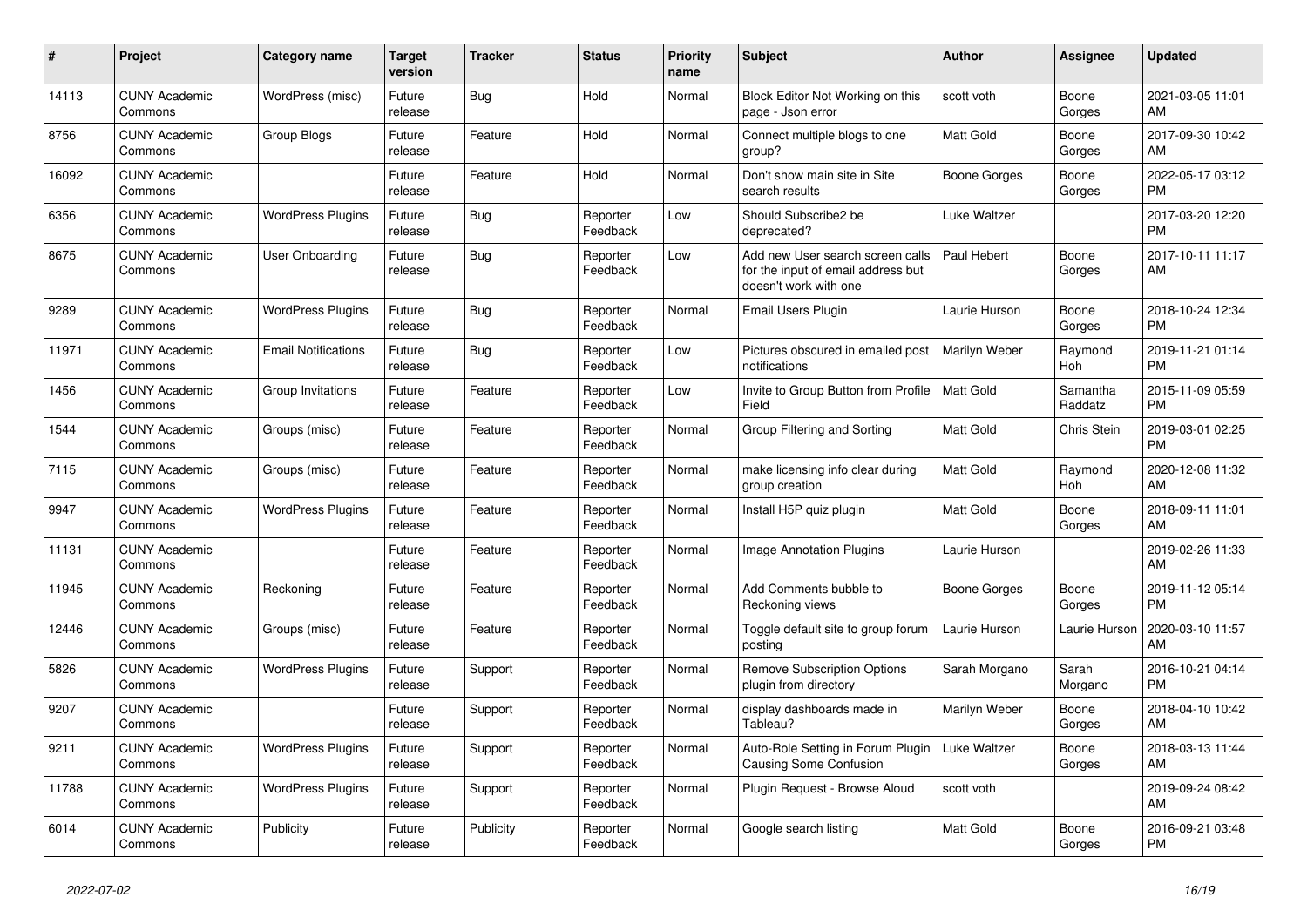| #     | Project                         | Category name                  | <b>Target</b><br>version | <b>Tracker</b> | <b>Status</b> | <b>Priority</b><br>name | <b>Subject</b>                                                                             | Author                  | <b>Assignee</b>   | <b>Updated</b>                |
|-------|---------------------------------|--------------------------------|--------------------------|----------------|---------------|-------------------------|--------------------------------------------------------------------------------------------|-------------------------|-------------------|-------------------------------|
| 10380 | <b>CUNY Academic</b><br>Commons | WordPress (misc)               | Future<br>release        | Feature        | In Progress   | Normal                  | Remove blacklisted plugins                                                                 | <b>Boone Gorges</b>     |                   | 2022-04-26 12:00<br><b>PM</b> |
| 13891 | <b>CUNY Academic</b><br>Commons | Internal Tools and<br>Workflow | 2.1.0                    | Feature        | New           | Normal                  | Migrate automated linting to<br>GitHub Actions                                             | <b>Boone Gorges</b>     | Jeremy Felt       | 2022-06-29 11:13<br>AM        |
| 15194 | <b>CUNY Academic</b><br>Commons | Internal Tools and<br>Workflow | 2.1.0                    | Feature        | New           | Normal                  | PHPCS sniff for un-restored<br>switch_to_blog() calls                                      | <b>Boone Gorges</b>     | Jeremy Felt       | 2022-05-26 10:45<br>AM        |
| 15883 | <b>CUNY Academic</b><br>Commons |                                | 2.1.0                    | Feature        | <b>New</b>    | Normal                  | Release BPGES update                                                                       | <b>Boone Gorges</b>     | Boone<br>Gorges   | 2022-05-26 10:39<br>AM        |
| 10439 | <b>CUNY Academic</b><br>Commons | Design                         | 2.1.0                    | Design/UX      | <b>New</b>    | Normal                  | Create Style Guide for Commons                                                             | Sonja Leix              | Sara Cannon       | 2022-06-28 01:43<br><b>PM</b> |
| 13946 | <b>CUNY Academic</b><br>Commons | <b>WordPress Plugins</b>       | 2.1.0                    | Support        | Assigned      | Normal                  | Custom Embed handler For<br>OneDrive files                                                 | scott voth              | Raymond<br>Hoh    | 2022-05-26 10:46<br>AM        |
| 14792 | <b>CUNY Academic</b><br>Commons |                                |                          | Bug            | <b>New</b>    | Normal                  | Inconsistent email notifications<br>from gravity forms                                     | Raffi<br>Khatchadourian |                   | 2021-10-04 01:50<br><b>PM</b> |
| 14908 | <b>CUNY Academic</b><br>Commons | Performance                    |                          | Bug            | <b>New</b>    | Normal                  | Stale object cache on cdev                                                                 | Raymond Hoh             | Boone<br>Gorges   | 2021-12-07 09:45<br>AM        |
| 14936 | <b>CUNY Academic</b><br>Commons |                                |                          | Bug            | New           | Normal                  | Commons websites blocked by<br>SPS campus network                                          | Laurie Hurson           |                   | 2021-11-03 03:57<br><b>PM</b> |
| 14940 | <b>CUNY Academic</b><br>Commons |                                |                          | Bug            | <b>New</b>    | Normal                  | Discrepancy between Commons<br>profile "sites" and actual # of sites                       | Laurie Hurson           |                   | 2021-11-08 11:09<br>AM        |
| 15757 | <b>CUNY Academic</b><br>Commons |                                |                          | Bug            | New           | Normal                  | Members # do not match                                                                     | Laurie Hurson           |                   | 2022-03-30 04:52<br><b>PM</b> |
| 16177 | <b>CUNY Academic</b><br>Commons | Reply By Email                 |                          | Bug            | <b>New</b>    | Normal                  | Switch to Inbound mode for RBE                                                             | Raymond Hoh             | Raymond<br>Hoh    | 2022-05-30 04:32<br><b>PM</b> |
| 16255 | <b>CUNY Academic</b><br>Commons | WordPress (misc)               |                          | Bug            | <b>New</b>    | Normal                  | Need to define 'MULTISITE'<br>constant in wp-config.php                                    | Raymond Hoh             |                   | 2022-06-19 09:31<br>AM        |
| 16294 | <b>CUNY Academic</b><br>Commons |                                |                          | Bug            | <b>New</b>    | Urgent                  | CAC is down                                                                                | Raffi<br>Khatchadourian |                   | 2022-06-27 02:00<br><b>PM</b> |
| 16307 | <b>CUNY Academic</b><br>Commons |                                |                          | Bug            | <b>New</b>    | Normal                  | Add brief messaging to<br>accept/decline group membership<br>requests                      | <b>Matt Gold</b>        | Boone<br>Gorges   | 2022-06-27 06:13<br><b>PM</b> |
| 16318 | <b>CUNY Academic</b><br>Commons |                                |                          | Bug            | <b>New</b>    | Normal                  | Unable to Access block editor or<br>embed YouTube videos in new<br>pages, in one site only | <b>Syelle Graves</b>    |                   | 2022-07-01 06:53<br><b>PM</b> |
| 16314 | <b>CUNY Academic</b><br>Commons | <b>WordPress Plugins</b>       |                          | Feature        | New           | Normal                  | Install Multicollab plug-in?                                                               | Raffi<br>Khatchadourian |                   | 2022-06-29 03:44<br>PM.       |
| 11968 | JustPublics@365<br>MediaCamp    |                                |                          | Feature        | New           | Normal                  | Nanoscience Retractable Display<br>Unit                                                    | Donald Cherry           | Bonnie<br>Eissner | 2021-02-19 08:50<br>AM        |
| 15045 | <b>CUNY Academic</b><br>Commons |                                |                          | Support        | New           | Normal                  | no result for KCeL in the search<br>box on the commons                                     | Marilyn Weber           |                   | 2021-12-10 11:29<br>AM        |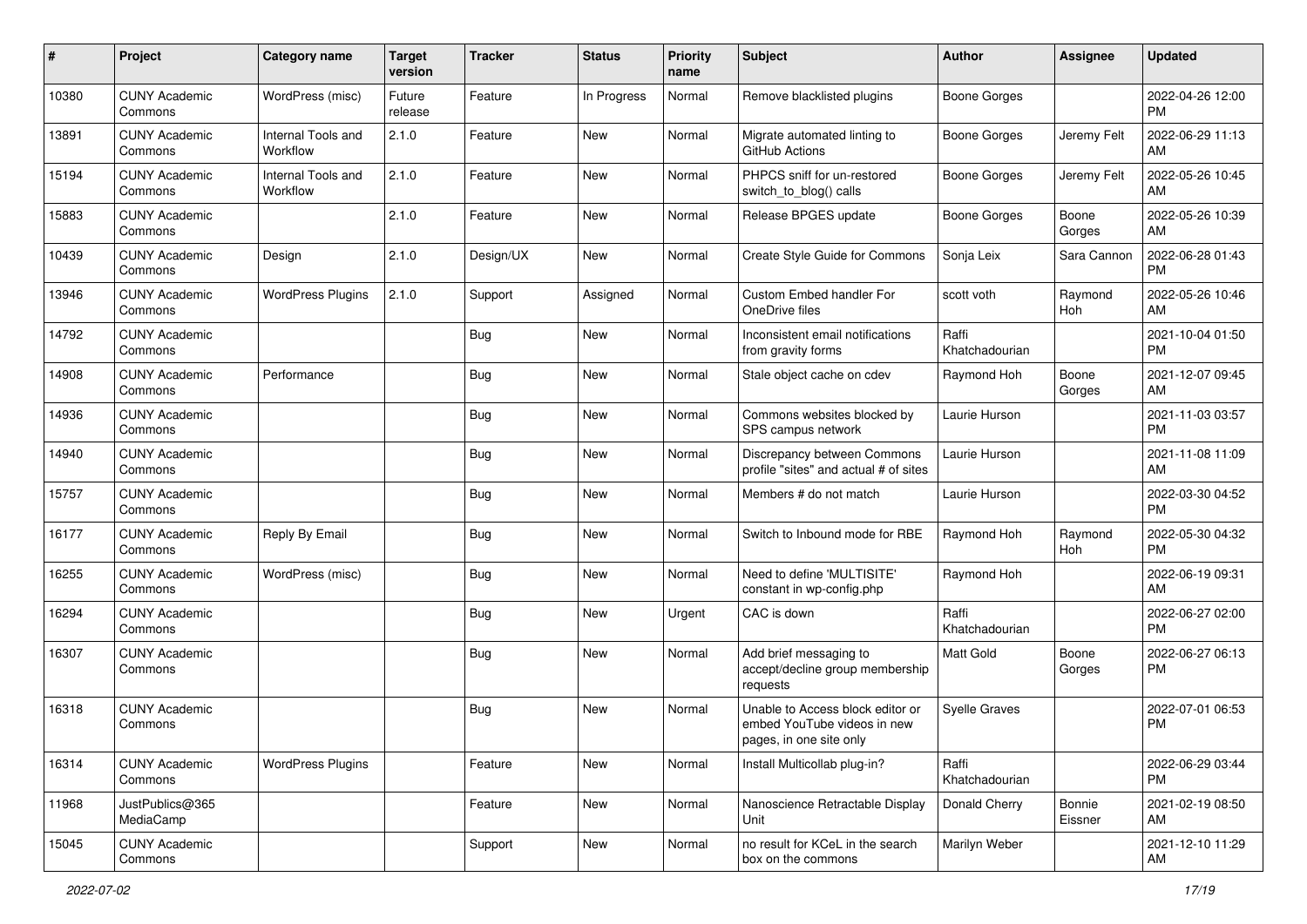| #     | Project                                                                 | <b>Category name</b>     | <b>Target</b><br>version | <b>Tracker</b> | <b>Status</b>        | Priority<br>name | <b>Subject</b>                                                         | <b>Author</b>           | Assignee              | <b>Updated</b>                |
|-------|-------------------------------------------------------------------------|--------------------------|--------------------------|----------------|----------------------|------------------|------------------------------------------------------------------------|-------------------------|-----------------------|-------------------------------|
| 15565 | <b>CUNY Academic</b><br>Commons                                         |                          |                          | Support        | <b>New</b>           | Normal           | Events - send updates to an email<br>listserv                          | Marilyn Weber           |                       | 2022-03-10 01:06<br><b>PM</b> |
| 15685 | <b>CUNY Academic</b><br>Commons                                         |                          |                          | Support        | <b>New</b>           | High             | problem with chrome?                                                   | Marilyn Weber           |                       | 2022-04-25 03:40<br><b>PM</b> |
| 15767 | <b>CUNY Academic</b><br>Commons                                         | WordPress (misc)         |                          | Support        | New                  | Normal           | Site loading slowly                                                    | scott voth              | Boone<br>Gorges       | 2022-04-04 08:56<br><b>PM</b> |
| 2618  | <b>NYCDH Community</b><br>Site                                          |                          |                          | Bug            | Assigned             | Low              | Mark blogs as spam when created   Matt Gold<br>by users marked as spam |                         | Boone<br>Gorges       | 2013-06-09 11:38<br><b>PM</b> |
| 8992  | NYCDH Community<br>Site                                                 |                          |                          | Bug            | Assigned             | Normal           | Multiple RBE error reports                                             | <b>Matt Gold</b>        | Raymond<br>Hoh        | 2017-12-11 05:43<br><b>PM</b> |
| 2571  | <b>NYCDH Community</b><br>Site                                          |                          |                          | Feature        | Assigned             | Normal           | Add Google custom search box to<br>homepage                            | Mark Newton             | Raymond<br>Hoh        | 2013-05-18 07:49<br><b>PM</b> |
| 2574  | <b>NYCDH Community</b><br>Site                                          |                          |                          | Feature        | Assigned             | Normal           | Add Way to Upload Files to<br>Groups                                   | Mark Newton             | Raymond<br>Hoh        | 2013-05-18 07:46<br><b>PM</b> |
| 2577  | NYCDH Community<br>Site                                                 |                          |                          | Feature        | Assigned             | Low              | Investigate Potential to Add Links<br>to the Forum                     | <b>Mark Newton</b>      | Alex Gil              | 2013-05-16 09:40<br><b>PM</b> |
| 2576  | <b>NYCDH Community</b><br>Site                                          |                          |                          | Bug            | Hold                 | Low              | Test Next Button in Javascript<br><b>Tutorial Under Activities</b>     | <b>Mark Newton</b>      | Alex Gil              | 2013-05-18 02:55<br><b>PM</b> |
| 15516 | <b>CUNY Academic</b><br>Commons                                         | <b>WordPress Plugins</b> |                          | Bug            | Reporter<br>Feedback | Normal           | Can't publish or save draft of post<br>on wordpress.com                | Raffi<br>Khatchadourian | Raymond<br>Hoh        | 2022-03-02 05:52<br><b>PM</b> |
| 16245 | <b>CUNY Academic</b><br>Commons                                         | WordPress (misc)         |                          | Bug            | Reporter<br>Feedback | Normal           | Save Button missing on<br><b>WordPress Profile page</b>                | scott voth              | Raymond<br>Hoh        | 2022-06-16 03:09<br><b>PM</b> |
| 16290 | <b>CUNY Academic</b><br>Commons                                         |                          |                          | Feature        | Reporter<br>Feedback | Normal           | Add Table Of Contents Block<br>plug-in                                 | Raffi<br>Khatchadourian |                       | 2022-06-24 10:26<br>AM        |
| 2573  | <b>NYCDH Community</b><br>Site                                          |                          |                          | Feature        | Reporter<br>Feedback | Normal           | Add dh nyc twitter list feed to site                                   | <b>Mark Newton</b>      | Matt Gold             | 2013-05-16 11:42<br><b>PM</b> |
| 14784 | <b>CUNY Academic</b><br>Commons                                         |                          |                          | Support        | Reporter<br>Feedback | Normal           | User report of logo problem when<br>using Customizer theme             | Marilyn Weber           |                       | 2021-09-17 10:25<br>AM        |
| 15260 | <b>CUNY Academic</b><br>Commons                                         |                          |                          | Support        | Reporter<br>Feedback | Normal           | Diacritical markings   European<br><b>Stages</b>                       | Marilyn Weber           |                       | 2022-02-04 08:16<br>AM        |
| 15370 | <b>CUNY Academic</b><br>Commons                                         |                          |                          | Support        | Reporter<br>Feedback | Normal           | All-in-One Event Calendar?                                             | Marilyn Weber           |                       | 2022-02-17 11:03<br>AM        |
| 16099 | <b>CUNY Academic</b><br>Commons                                         |                          |                          | Support        | Reporter<br>Feedback | Normal           | request for Newsletter Glue                                            | Marilyn Weber           |                       | 2022-05-13 12:14<br><b>PM</b> |
| 16110 | <b>CUNY Academic</b><br>Commons                                         |                          |                          | Support        | Reporter<br>Feedback | Normal           | remove Creative Commons<br>license from pages?                         | Marilyn Weber           | Raymond<br><b>Hoh</b> | 2022-05-17 06:11<br><b>PM</b> |
| 12062 | AD/O365 Transition<br>from NonMatric to<br><b>Matriculated Students</b> |                          |                          | Feature        | In Progress          | Normal           | create solution and console<br>project                                 | Emilio Rodriguez        | Emilio<br>Rodriguez   | 2019-11-12 03:56<br><b>PM</b> |